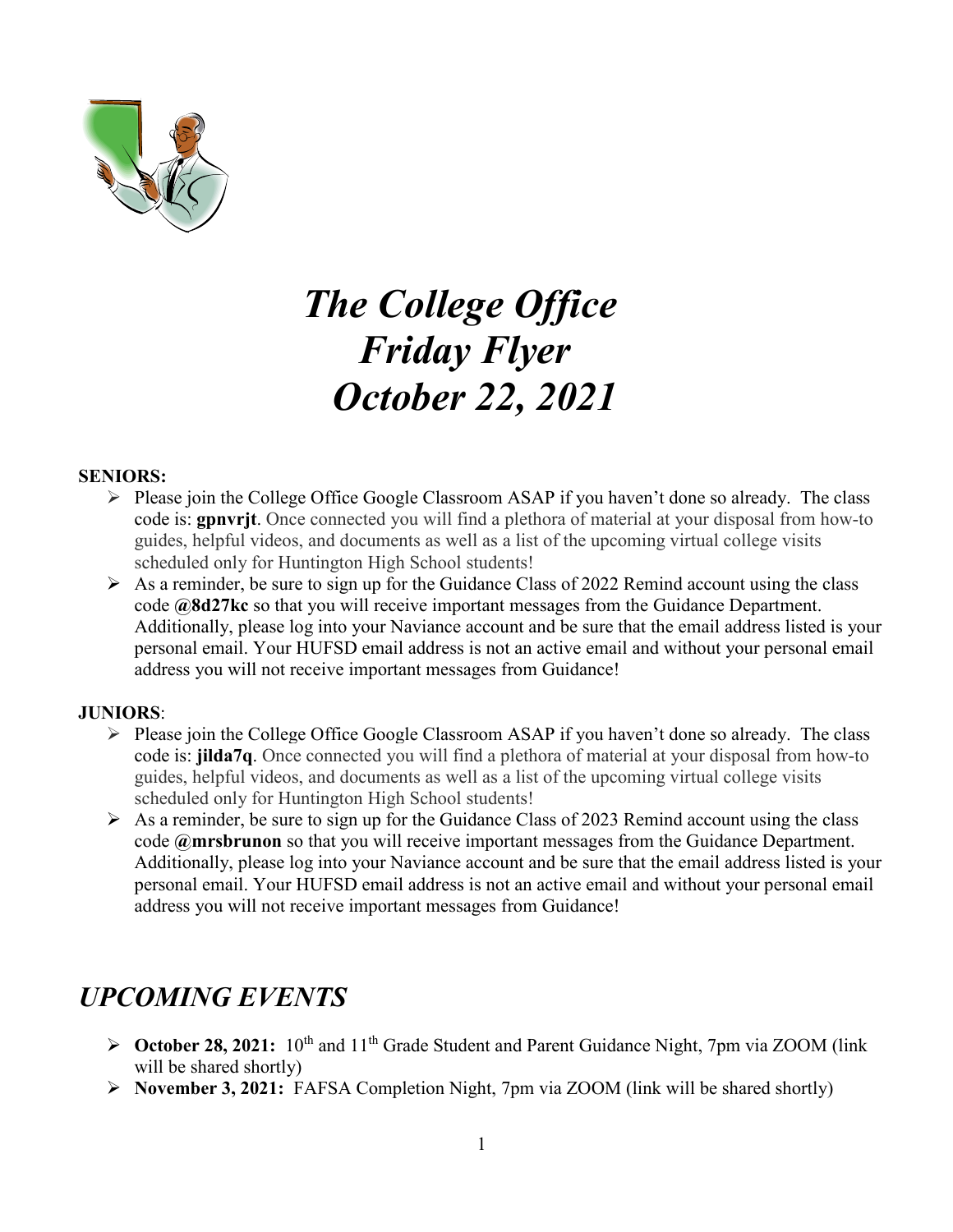### *UPCOMING STANDARDIZED TESTS*

### **SAT and Subject Tests Test Dates (Registration Deadlines)**

| November $6th$           | register by October $8th$ (10/26 with late fee)    |
|--------------------------|----------------------------------------------------|
| December 4 <sup>th</sup> | register by November $4th$ (11/23 with late fee)   |
| March $12^{th}$          | register by February $11^{th}$ (3/1 with late fee) |
| May $7th$                | register by April $8th$ (4/26 with late fee)       |
| June $4th$               | register by May $5^{th}$ (5/25 with late fee)      |
|                          | To register: www.collegeboard.org                  |

### **ACT Test Dates (Registration Deadlines)**

| December $11th$                   | register by November $5th$ (11/19 with late fee) |
|-----------------------------------|--------------------------------------------------|
| February $12th$                   | register by January $7th$ (1/21 with late fee)   |
| April $2nd$                       | register by February $25th$ (3/11 with late fee) |
| June $11th$                       | register by May $6th$ (5/20 with late fee)       |
| July $16^{\text{th}}$             | register by June $17th$ (6/4 with late fee)      |
| ***No July ACT available in NY*** |                                                  |
| To register: www.actstudent.org   |                                                  |

### *Virtual College Admission Representative Visits*

Seniors and Juniors with an interest in any of the following colleges are encouraged to register for the virtual admission meeting which will be hosted by the college's admission counselor. Simply log into your Naviance account and scroll through the list of colleges in the What's New section. Click on more info then register (top right corner). Once registered, you will receive a reminder email five days prior to the virtual meeting. Students who do not preregister are still permitted to attend the virtual meeting. The meeting code (via ZOOM or Google Meet depending on the college preference) will be available 15 minutes prior to the meeting and can be found on Naviance, by following the steps above.

| Date     | <b>Start</b>       | End              | College                        |
|----------|--------------------|------------------|--------------------------------|
| 10/22/21 | 3:00 <sub>pm</sub> | $3:45$ pm        | <b>Emmanuel College</b>        |
| 10/22/21 | $5:00 \text{pm}$   | $5:45$ pm        | Mercy College                  |
| 10/25/21 | 3:00 <sub>pm</sub> | $3:45$ pm        | <b>Bryant University</b>       |
| 10/25/21 | $4:00 \text{pm}$   | $4:45$ pm        | Iona College                   |
| 10/25/21 | $6:00 \text{pm}$   | $6:45$ pm        | Pace University – NYC Campus   |
| 10/26/21 | $3:00 \text{pm}$   | $3:45$ pm        | George Washington University   |
| 10/26/21 | $4:00 \text{pm}$   | $4:45 \text{pm}$ | <b>Amherst College</b>         |
| 10/27/21 | $3:00 \text{pm}$   | $3:45$ pm        | Dickinson College              |
| 10/27/21 | 4:00 <sub>pm</sub> | $4:45 \text{pm}$ | <b>Sacred Heart University</b> |
| 10/27/21 | $5:00 \text{pm}$   | $5:45 \text{pm}$ | <b>Boston University</b>       |
| 10/28/21 | $3:00 \text{pm}$   | $3:45$ pm        | Farmingdale State College      |
| 10/28/21 | 4:00 <sub>pm</sub> | $4:45$ pm        | <b>Towson University</b>       |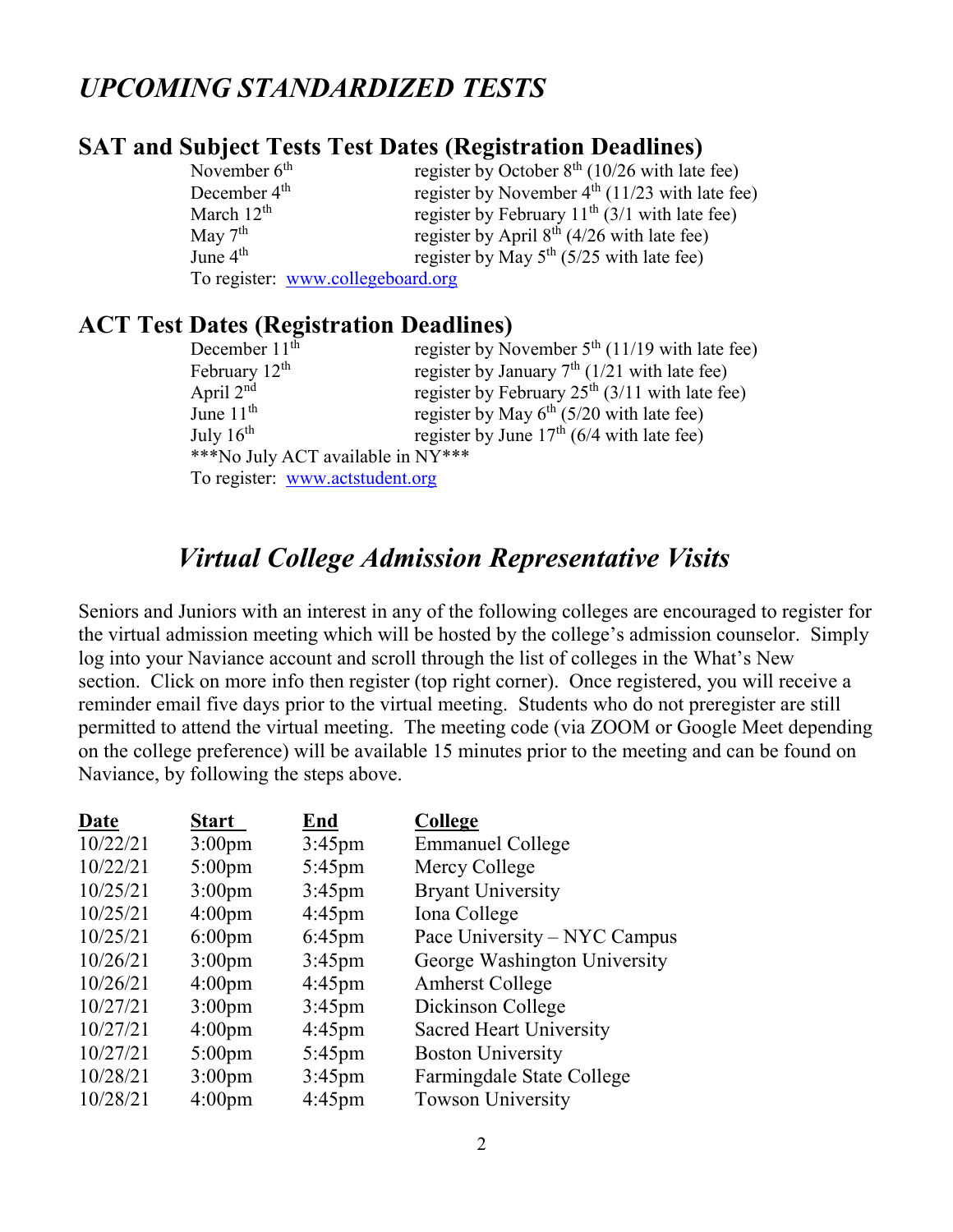| 10/28/21 | $6:00 \text{pm}$   | $6:45$ pm        | Kenyon College                          |
|----------|--------------------|------------------|-----------------------------------------|
| 10/29/21 | $3:00 \text{pm}$   | $3:45 \text{pm}$ | University of Delaware                  |
| 11/1/21  | 3:00 <sub>pm</sub> | $3:45 \text{pm}$ | Long Island University                  |
| 11/1/21  | $4:00 \text{pm}$   | $4:45 \text{pm}$ | Quinnipiac University                   |
| 11/3/21  | $3:00 \text{pm}$   | $3:45$ pm        | <b>SUNY Oneonta</b>                     |
| 11/3/21  | 4:00 <sub>pm</sub> | $4:45 \text{pm}$ | West Virginia University                |
| 11/4/21  | $3:00 \text{pm}$   | $3:45$ pm        | Texas A&M University-College Station    |
| 11/4/21  | 4:00 <sub>pm</sub> | $4:45 \text{pm}$ | <b>Binghamton University</b>            |
| 11/4/21  | $5:00 \text{pm}$   | $5:45 \text{pm}$ | Vassar College                          |
| 11/8/21  | $3:00 \text{pm}$   | $3:45$ pm        | <b>SUNY Canton</b>                      |
| 11/12/21 | 3:00 <sub>pm</sub> | $3:45$ pm        | <b>Clarkson University</b>              |
| 11/17/21 | $3:00 \text{pm}$   | $3:45 \text{pm}$ | <b>Suffolk County Community College</b> |
| 11/22/21 | $3:00 \text{pm}$   | $3:45$ pm        | <b>SUNY Purchase</b>                    |
| 12/6/21  | 4:00 <sub>pm</sub> | $4:45$ pm        | Nassau Community College                |

### *INFORMATION SESSIONS*

### **University of Chicago**

Virtual and In Person Information Sessions Virtual and In Person Tours For additional information visit<https://collegeadmissions.uchicago.edu/visit>

### **SUNY Plattsburgh**

Representatives visiting Bohemia, East Meadow, East Northport, Garden City and Selden To register visit<https://apply.plattsburgh.edu/portal/long-island-appointments>

### **SUNY Upstate Virtual Info Sessions**

Radiation Therapy, UltraSound, Clinical Laboratory Sciences, Respiratory Therapy, Medical Imaging/Radiology, Virtual RN, Virtual Upstate Native Pre-Admission Workshop, Physical Therapy, 3+3 Doctor of Physical Therapy, Medical School Advisement Session For dates and additional information visit<https://engage.upstate.edu/portal/virtual-events>

#### **University of Massachusetts – Boston**

Preview Days – Most Saturdays during the Fall semester and Information Sessions/Campus Tours during the week For additional information visit<https://admissions.umb.edu/freshman-students>

### **University of Colorado**

In Person Information Sessions Friday, October 22 9:00am For additional information visit [https://admission.du.edu/portal/friday\\_at\\_du](https://admission.du.edu/portal/friday_at_du)

#### **Tulane University at Nassau County Museum of Art** Several programs offered. For additional information visit<https://admission.tulane.edu/virtual-visiting>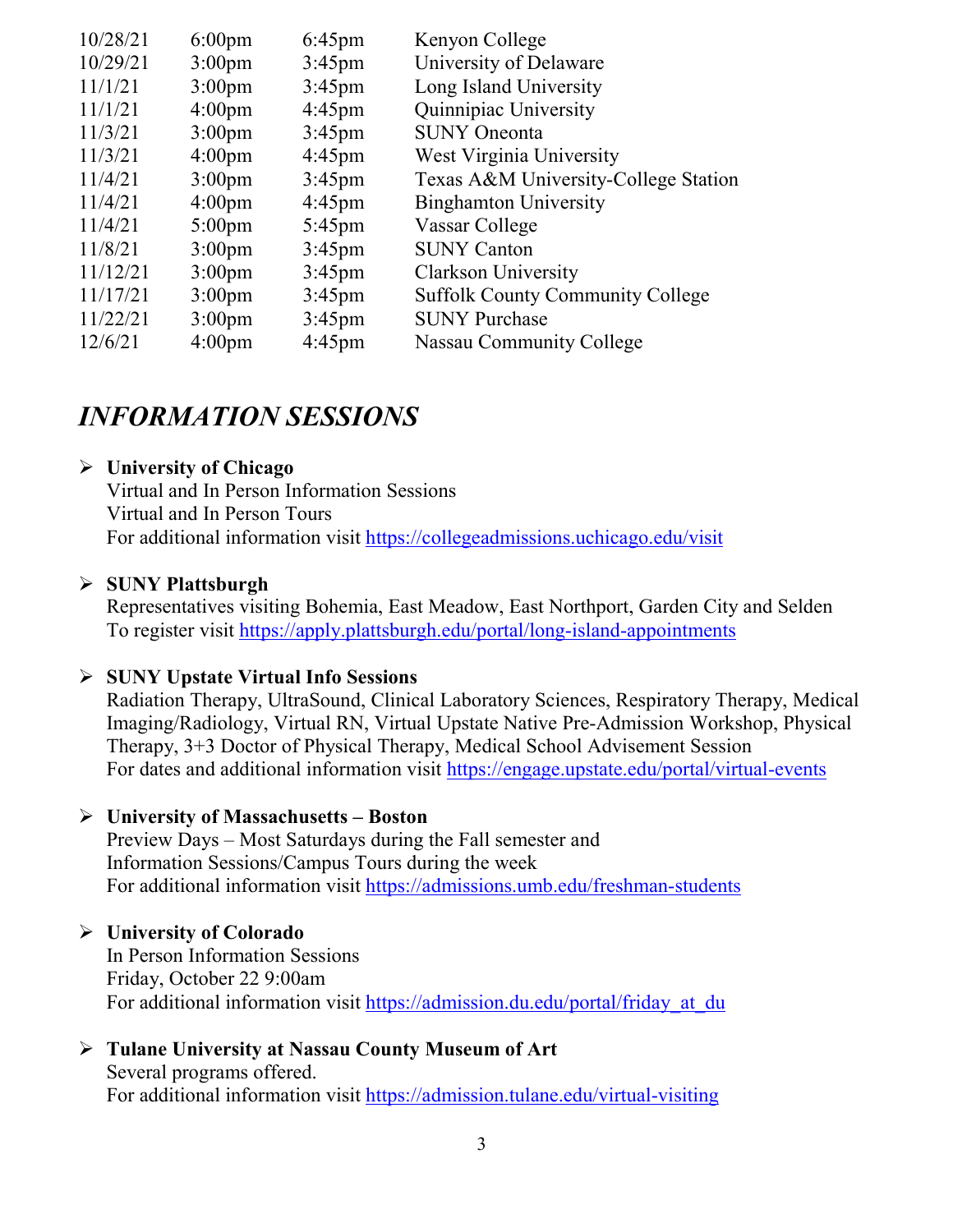### **SCAD**

New York, NY Saturday, October 23 10:00am Andaz 5th Avenue 485 5th Avenue at 41st Street For additional information and to register visit [www.scad.edu/infosession](http://www.scad.edu/infosession)

### **Bates, Davidson, Oberlin & Occidental – Virtual Consortium** Tuesday, 10/26 8:00pm For additional information visit

[https://connect.oberlin.edu/portal/consortium\\_student?utm\\_source=as\\_admissions&utm\\_mediu](https://connect.oberlin.edu/portal/consortium_student?utm_source=as_admissions&utm_medium=email&utm_campaign=counselor) [m=email&utm\\_campaign=counselor](https://connect.oberlin.edu/portal/consortium_student?utm_source=as_admissions&utm_medium=email&utm_campaign=counselor)

 **Columbia University, University of Chicago, University of Texas – Austin, University of Michigan, Yale University Joint Virtual Information Session** Thursday, October 28 7:00pm – 8:00pm For additional information visit

### **CUNY Information Sessions**  $11/2 - 4:00$ pm For additional information visit <https://www.cuny.edu/admissions/undergraduate/welcomecenter/>

### **Exploring Educational Excellence – Virtual Information Sessions**

Brown University, Columbia University, Cornell University, Rice University, University of Chicago November 3 1:00pm For additional information and to register visit<https://exploringeducationalexcellence.org/>

### **Macaulay Honors College**

Thursday, November  $4 \cdot 4:00 \text{pm} - 5:00 \text{pm}$  For additional information and to register visit [https://us02web.zoom.us/webinar/register/WN\\_-SHsGToCROS5k\\_upH1l7EQ](https://us02web.zoom.us/webinar/register/WN_-SHsGToCROS5k_upH1l7EQ)

### **University of Virginia**

Virtual School of Architecture Information Session Wednesday, 12/1 6:00pm – 7:00pm For additional information and to register visit [https://www.arch.virginia.edu/events/ugrad-info](https://www.arch.virginia.edu/events/ugrad-info-sessions-and-tours-fall-2021)[sessions-and-tours-fall-2021](https://www.arch.virginia.edu/events/ugrad-info-sessions-and-tours-fall-2021)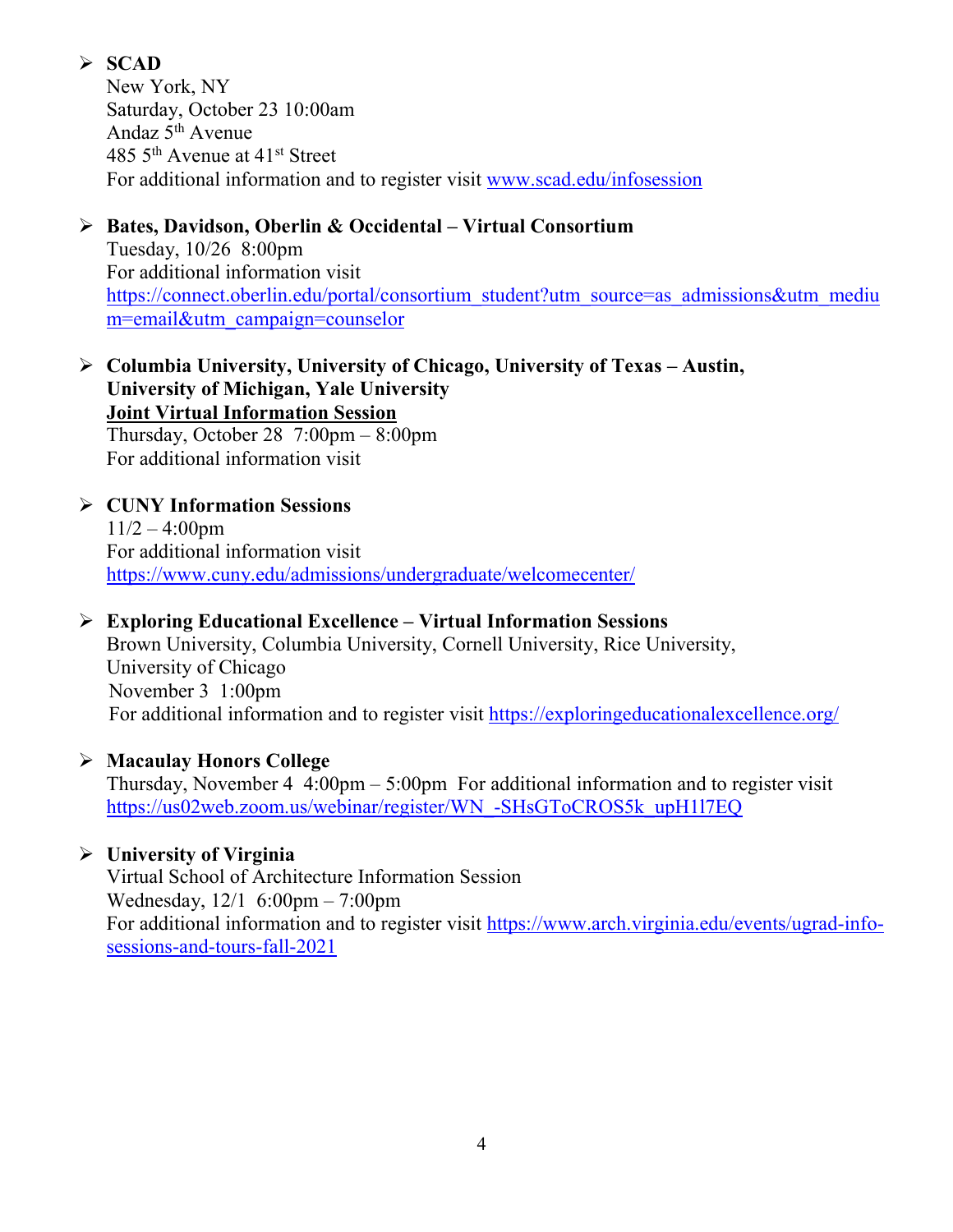# *OPEN HOUSES*

### **The Cooper Union**

Irwin S. Chanin School of Architecture School of Art Albert Nerken School of Engineering Various dates and programs offered. For additional information visit [www.connect.cooper.edu/portal/cooper-events](http://www.connect.cooper.edu/portal/cooper-events)

### **St. Francis College**

Saturday, October 23 9:00am To register visit<https://sfcbklyn.secure.force.com/EventListing/?eventId=7014N000001cox7>

### **James Madison University**

October 23 - Virtual November 13 – On Campus For additional information visit [www.jmu.edu/openhouses](http://www.jmu.edu/openhouses)

### **SUNY Plattsburgh**

Saturday, October 23 Saturday, November 13 For additional information visit<https://www.plattsburgh.edu/admissions/visit/open-house.html>

### **SUNY Canton**

October 23, 30 November 13 For more information and to register visit [www.canton.edu/openhouse/](http://www.canton.edu/openhouse/)

### **Bryant University**

October 23 November 13 Register at<https://explore.bryant.edu/portal/fallopenhouse>

### **St. John Fisher College**

Saturday, October 23 Saturday, November 13 Saturday, January 22 For additional information visit<https://go.sjfc.edu/visitfisher>

### **SUNY Morrisville**

October 23 November 13 December 4 For additional information visit [www.morrisville.edu/open-house](http://www.morrisville.edu/open-house)

### **St. Joseph's College**

Sunday, October 24 10:00am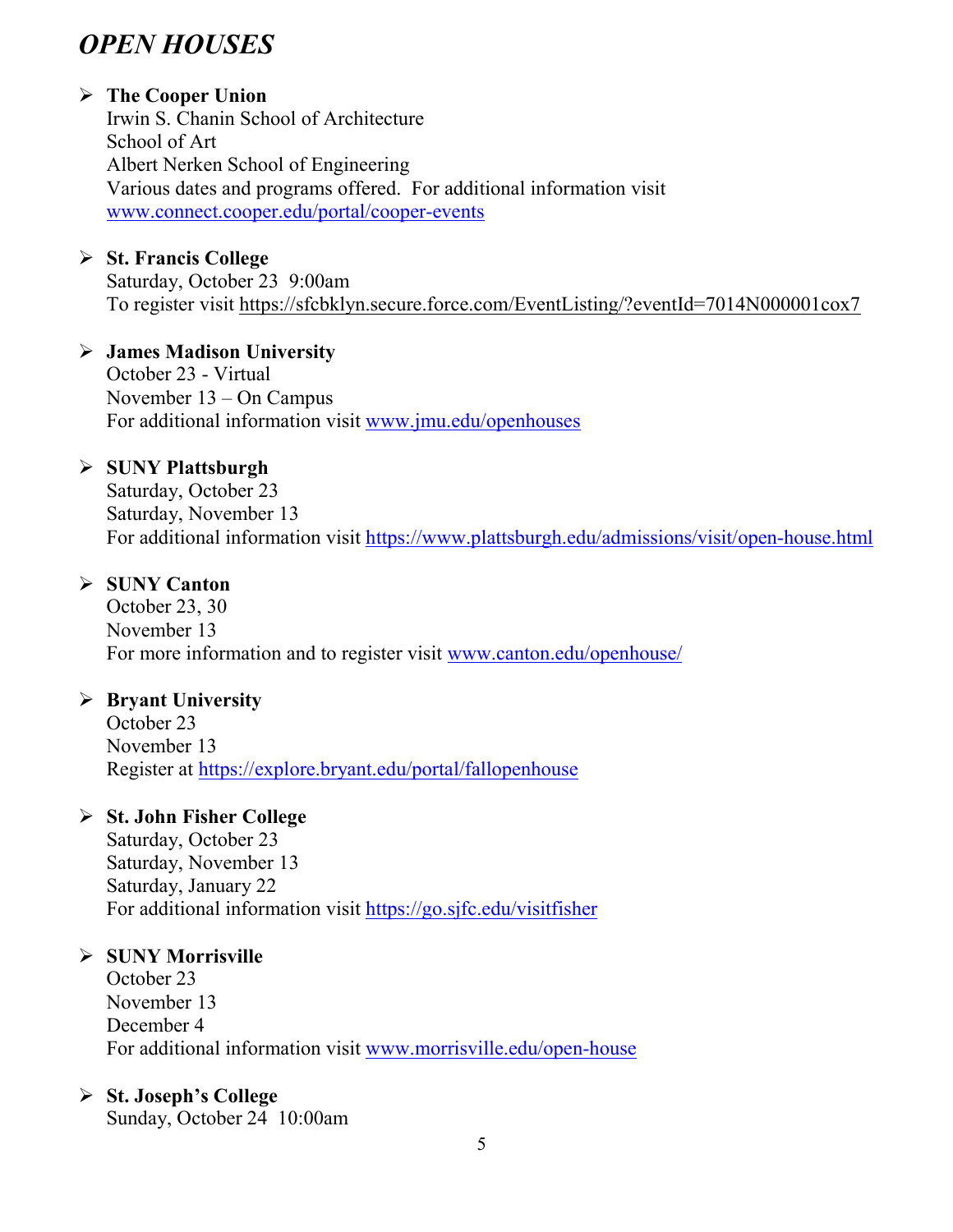For additional information call 631-687-4500 and to register visit <https://liadmissions.sjcny.edu/register/?id=5a8118da-f275-4157-9a37-2bd2d4b2bca2>

### **FIT – Virtual Open House**

Sunday, October 24 1:00pm For additional information and to register visit [https://fitnyc.askadmissions.net/Portal/EI/ViewDetails?gid=623577d4fc98ac55b04c8aa4a010c9](https://fitnyc.askadmissions.net/Portal/EI/ViewDetails?gid=623577d4fc98ac55b04c8aa4a010c92320fb38) [2320fb38](https://fitnyc.askadmissions.net/Portal/EI/ViewDetails?gid=623577d4fc98ac55b04c8aa4a010c92320fb38)

### **Manhattan College**

Sunday, October 24 Noon – 3:00pm Register today at [www.apply.manhattan.edu/register/openhouse21](http://www.apply.manhattan.edu/register/openhouse21) 

### **Seton Hall University**

Sunday, October 24 Visit [https://www.shu.edu/undergraduate-admissions/open-house/october-24-](https://www.shu.edu/undergraduate-admissions/open-house/october-24-2021.cfm?utm_source=newsletter&utm_medium=email&utm_campaign=senior22&eid=5ea6f9906d537f2e213538d8) [2021.cfm?utm\\_source=newsletter&utm\\_medium=email&utm\\_campaign=senior22&e](https://www.shu.edu/undergraduate-admissions/open-house/october-24-2021.cfm?utm_source=newsletter&utm_medium=email&utm_campaign=senior22&eid=5ea6f9906d537f2e213538d8) [id=5ea6f9906d537f2e213538d8](https://www.shu.edu/undergraduate-admissions/open-house/october-24-2021.cfm?utm_source=newsletter&utm_medium=email&utm_campaign=senior22&eid=5ea6f9906d537f2e213538d8) to register

### **LeMoyne College**

Sunday, 10/24 10:00am Sunday, 11/7 10:00am For additional information visit<https://lemoyne.edu/Events/Open-House>

### **University of Scranton**

October 24 November 7 For additional information visit [www.scranton.edu/openhouse](http://www.scranton.edu/openhouse)

### **UMass Lowell**

Tuesday, 10/26 Visit<https://go.uml.edu/register/?id=0e5e4ff2-3552-480a-907a-69a6ceed33af> to registe In-Person Open House Sunday, 11/14 Visit <https://go.uml.edu/register/open-house-november> to register Virtual Exploratory Open House Wednesday, 12/8 Visit<https://go.uml.edu/register/virtual-open-house-december> to register Wednesday, 1/26 Visit<https://go.uml.edu/register/virtual-open-house-january> to register

### **Brooklyn College**

Wednesday, 10/27 5:00pm – School of Natural Behavioral Sciences Wednesday, 10/27 5:00pm – Murray Koppelman School of Business For additional information and to register visit <http://www.brooklyn.cuny.edu/web/admissions/freshmen/events/openhouse.php>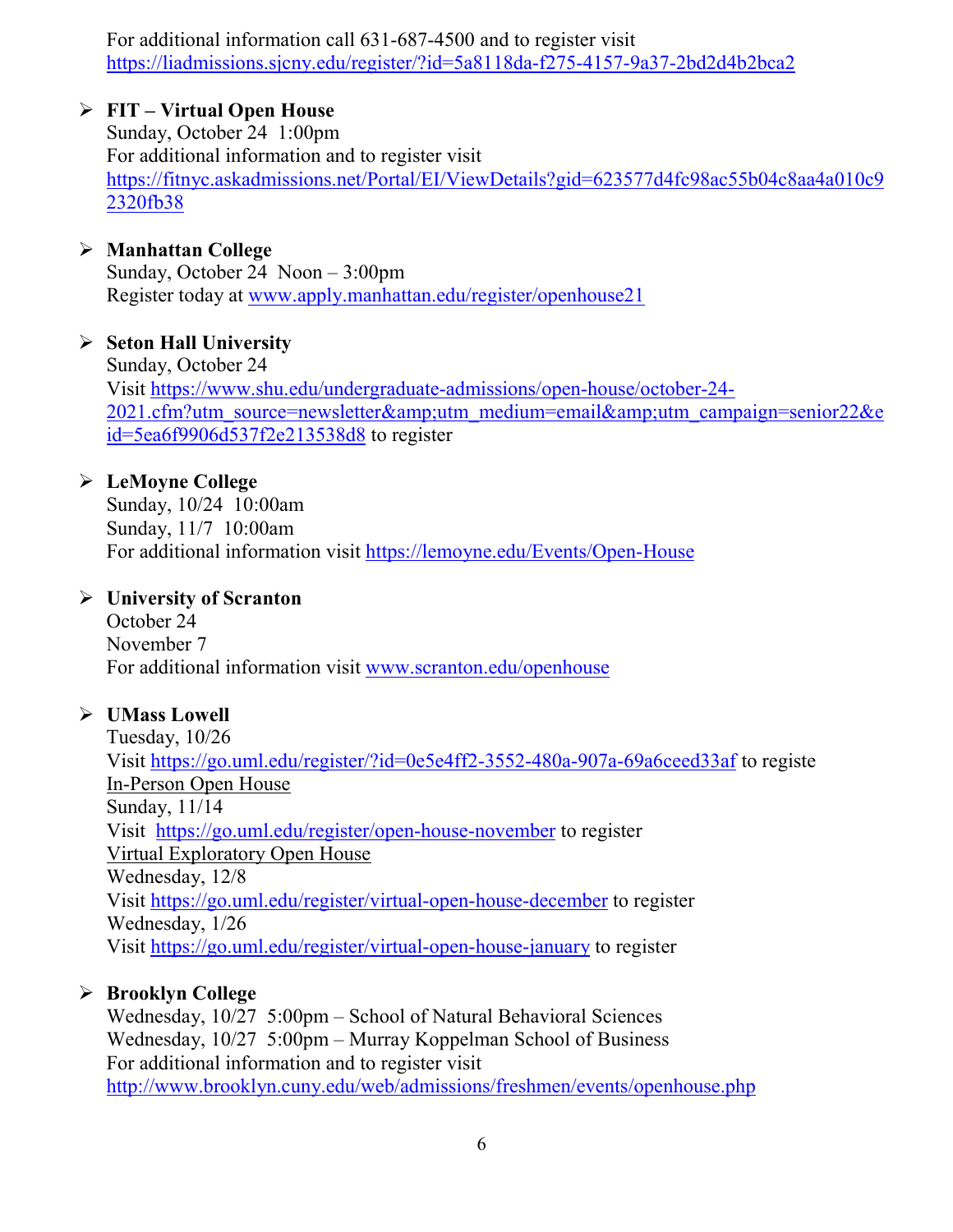### **SUNY New Paltz**

Saturday, October 30 Register at [www.newpaltz.edu/admissions/openhouse](http://www.newpaltz.edu/admissions/openhouse)

### **St. Joseph's College of Maine**

Saturday, October 30 For additional information visit [www.sjcme.edu/admissions](http://www.sjcme.edu/admissions) 

### **SUNY Potsdam**

Saturday, October 30 Saturday, November 13 For additional information visit [www.potsdam.edu](http://www.potsdam.edu/)

### **Suffolk University**

October 31 Visit [www.Suffolk.edu/openhouse](http://www.suffolk.edu/openhouse) for additional information

#### **Champlain College**

November 6 9:00am – 3:00pm Register at [www.champlain.edu/foh](http://www.champlain.edu/foh)

### **Nichols College**

Sunday,  $11/7$  9:00am - 2:00pm For additional information and to register visit [www.nichols.edu/admission](http://www.nichols.edu/admission)

#### **Molloy College**

Sunday, November 7 12noon Register at [www.molloy.edu/admissions/open-house](http://www.molloy.edu/admissions/open-house)

### **University of Dayton**

Sunday, November 7 For additional information visit [www.admission.udayton.edu/openhouse](http://www.admission.udayton.edu/openhouse)

#### **York College – Virtual**

Sunday,  $11/7$  11:00am – 1:00pm School of Arts & Sciences Sunday,  $11/14$  11:00am – 1:00pm School of Business & Information Systems Sunday, 11/21 11:00am – 1:00pm School of Health Sciences & Professional Programs For additional information and to register visit <https://www.york.cuny.edu/admissions/openhouse>

### **Eckerd College**

Monday, 11/8 8:00am – 11:30am On Campus Open House For additional information visit<https://www.eckerd.edu/admissions/open-house/>

### **SUNY Geneseo**

In Person November 11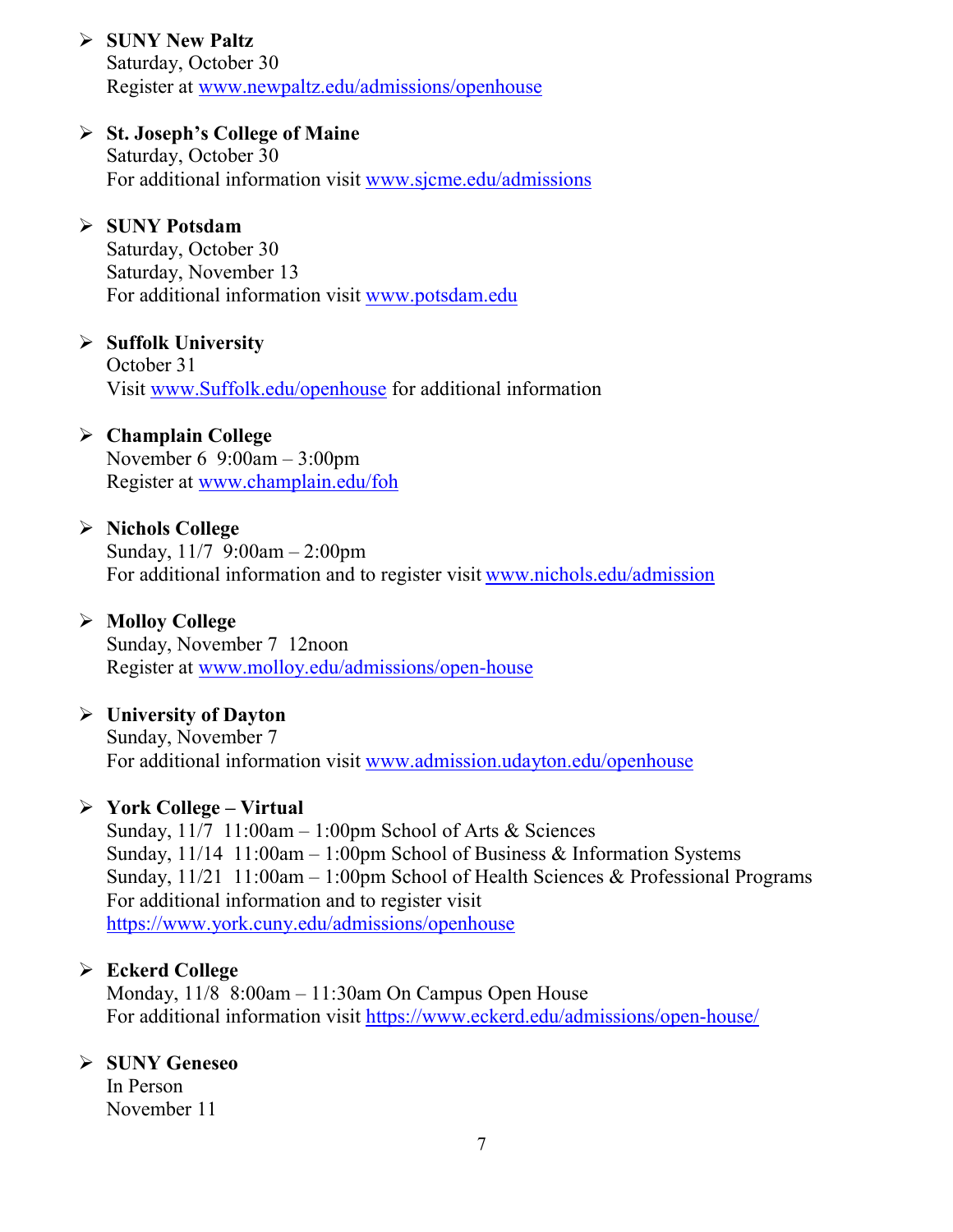For additional information visit <https://www.geneseo.edu/admissions/virtual-fall-open-house>

### **SUNY Cortland**

Thursday, November 11 To learn more and register visit [www.cortland.edu/visit](http://www.cortland.edu/visit)

### **SUNY Brockport**

November 13 Register today at [www.apply.brockport.edu/portal/openhouse2021](http://www.apply.brockport.edu/portal/openhouse2021)

### **Arcadia University**

Saturday, November 13 12:30pm – 5:00pm For additional information visit<https://www.arcadia.edu/admissions/visit-arcadia>

### **Mitchell College**

November 13 For additional information and to register visit<https://www.mitchell.edu/visit-us/>

### **Vaughn College**

November 13 For additional information and to register visit [https://meetthefutureyou.com](https://meetthefutureyou.com/)

### **SUNY Delhi**

Saturdays November 13 December 4 For additional information visit<https://delhi.edu/openhouse>

### **American International College**

Saturday, November 13 10:00am – 1:00pm To register visit [www.aic.edu/oh](http://www.aic.edu/oh)

### **Bucknell University**

Saturday, November 13 8:30am – 3:00pm Virtual visits available also For additional information visit [https://www.bucknell.edu/meet-bucknell/plan-visit/open](https://www.bucknell.edu/meet-bucknell/plan-visit/open-houses/fall-open-houses)[houses/fall-open-houses](https://www.bucknell.edu/meet-bucknell/plan-visit/open-houses/fall-open-houses)

### **Montclair State University**

Sunday, November 17 For additional information and to register visit<https://www.montclair.edu/admissions/visit-us/>

#### **Nassau Community College Virtual Open House**

Wednesday, November 17 6:30pm Wednesday, December 1 6:30pm You must register ahead of time to receive the zoom link. To register visit<https://ncc.edu/openhouse>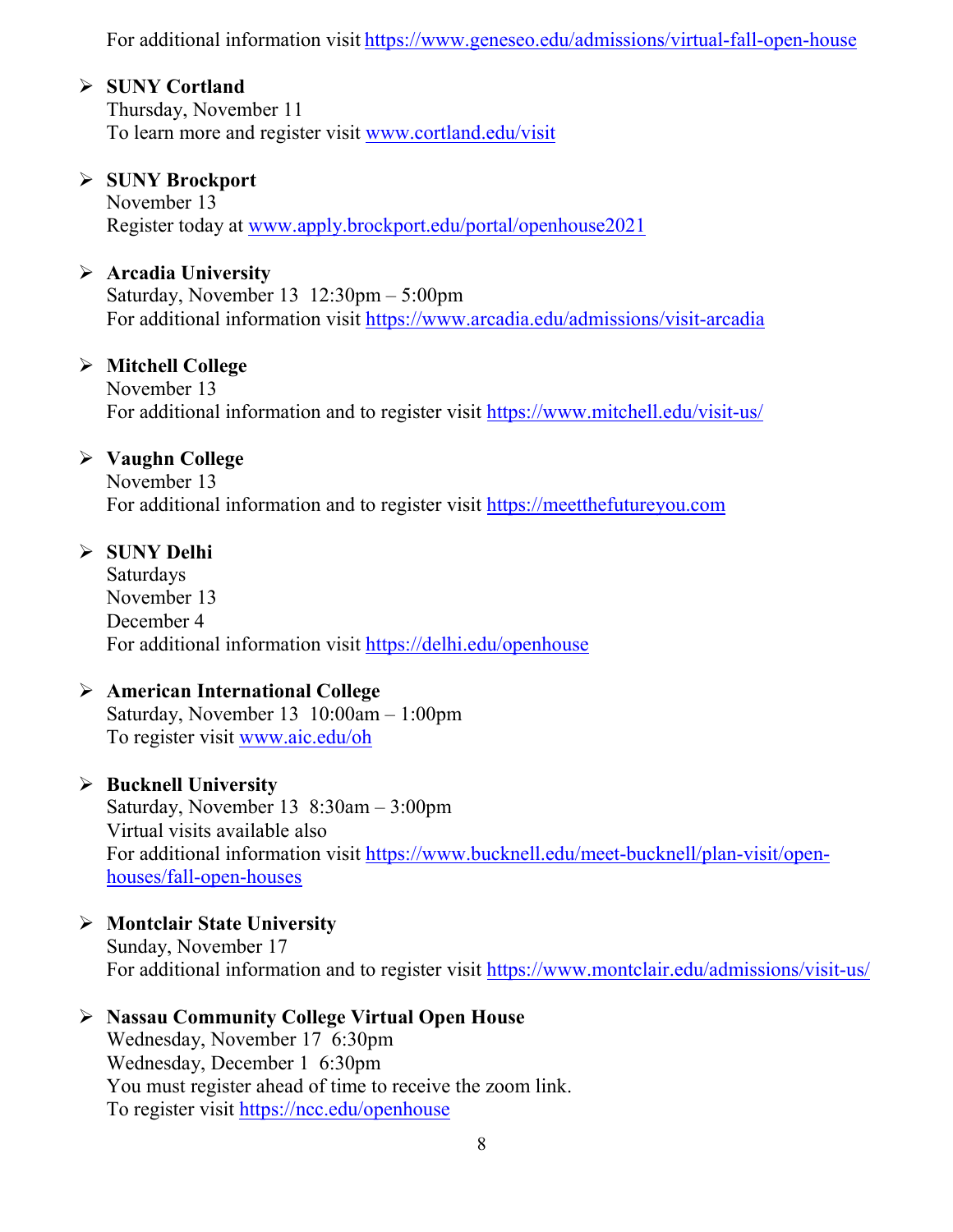### **Niagara University**

Many open house dates and various programs available in person and on-line. For a complete listing visit [https://apply.niagara.edu/portal/admission](https://apply.niagara.edu/portal/admission-events?utm_source=slate&utm_medium=email&utm_campaign=usnews_hs_email)[events?utm\\_source=slate&utm\\_medium=email&utm\\_campaign=usnews\\_hs\\_email](https://apply.niagara.edu/portal/admission-events?utm_source=slate&utm_medium=email&utm_campaign=usnews_hs_email)

# *VIRTUAL COLLEGE CAMPUS TOURS*

- $\triangleright$  Many colleges have registered with the following websites to provide students and families with virtual campus tours. Be sure to check them out!
	- o [www.campustours.com](http://www.campustours.com/)
	- o [www.youvisit.com](http://www.youvisit.com/)
	- o [www.ecampustours.com](http://www.ecampustours.com/)

# *COLLEGE FAIRS/SPECIAL PROGRAMS*

 **Western Suffolk Counselors' Association – Long Island Virtual College Fair** October 12 – November 30 Chat with admissions counselors at participating colleges on: Wednesday, 10/27 6:30pm – 8:30pm Sunday, 11/14 2:00pm – 4:00pm Students can register by visiting<https://longislandcollegefairs.swoogo.com/Registration>

 **The Princeton Review SAT and ACT and AP Prep and Tutoring** SAT and ACT Tests are around the corner! Don't miss the opportunity to register for virtual prep courses through our partnership with The Princeton Review.

 \*For complete course schedules, visit [www.princetonreview.com/huntingtonhs](http://www.princetonreview.com/huntingtonhs) or call (800) 2REVIEW. Huntington High School students receive a 30% discount off ALL Courses, including AP, SAT and ACT courses

### **Alpha Phi Alpha/Eta Theta Lambda – HBCU Virtual College Tour**

Saturday, October 23 Saturday, October 30 For additional information and to register visit [www.etleducationfoundation.org](http://www.etleducationfoundation.org/)

### **Bentley College – Falcon Diversity Day**

Saturday, October 23 8:30am – 3:00pm Register at [https://ugadmission.bentley.edu/register/falcon-diversity by October 18](https://ugadmission.bentley.edu/register/falcon-diversity%20by%20October%2018)

**Davidson College**

October  $24 - 25$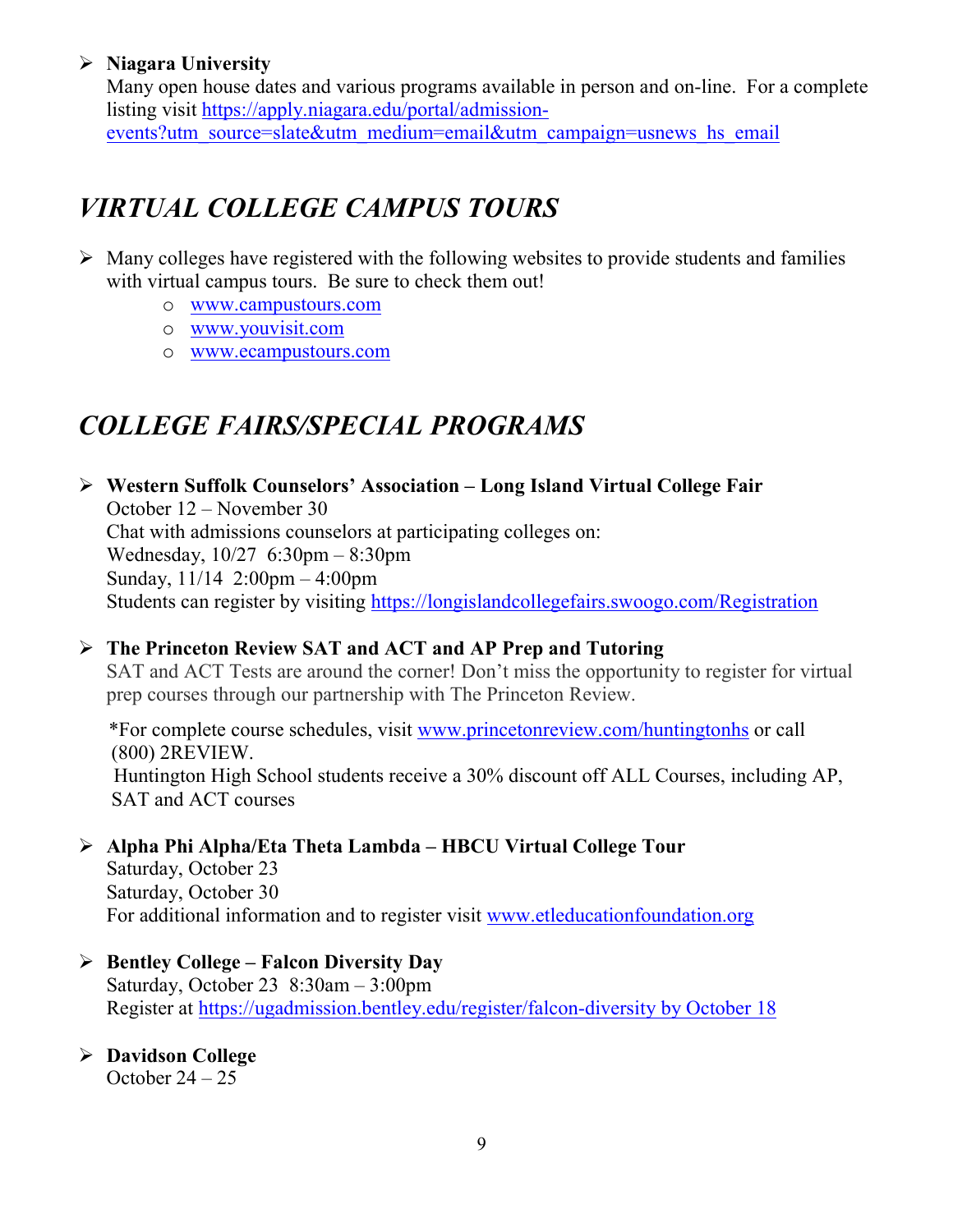Virtual college visit for historically excluded racial & ethnic groups who are first to attend college and students from rural or low-income backgrounds.

For additional information visit [https://www.davidson.edu/admission-and-financial](https://www.davidson.edu/admission-and-financial-aid/visit/access-davidson)[aid/visit/access-davidson](https://www.davidson.edu/admission-and-financial-aid/visit/access-davidson)

### **Oberlin College & Conservatory**

Apply to the Fall Multicultural Visit Program for an all-expenses-paid trip to Oberlin College. October 28 – 30 (In Person) Application deadline 10/11 November  $4 - 6$  (In Person) Application deadline  $10/11$ December  $1 - 3$  (Virtual) No application deadline For additional information and to apply visit [https://connect.oberlin.edu/register/mvpapp\\_2021](https://connect.oberlin.edu/register/mvpapp_2021)

### **SUNY: EOP Information Sessions**

Thursday, November 4 3pm, [https://engage.suny.edu/portal/eop\\_sessions?id=d476f4f0-9eb5-](https://engage.suny.edu/portal/eop_sessions?id=d476f4f0-9eb5-4eee-8515-0e5fabf155ee) [4eee-8515-0e5fabf155ee](https://engage.suny.edu/portal/eop_sessions?id=d476f4f0-9eb5-4eee-8515-0e5fabf155ee) Thursday, November 18 3pm, [https://engage.suny.edu/portal/eop\\_sessions?id=3ec34301-e061-](https://engage.suny.edu/portal/eop_sessions?id=3ec34301-e061-4f4e-b1db-333b64ef5fc1) [4f4e-b1db-333b64ef5fc1](https://engage.suny.edu/portal/eop_sessions?id=3ec34301-e061-4f4e-b1db-333b64ef5fc1) Thursday, December 16 3pm, [https://engage.suny.edu/portal/eop\\_sessions?id=9d71e98e-68b1-](https://engage.suny.edu/portal/eop_sessions?id=9d71e98e-68b1-421c-8fbe-6b90915ba08d) [421c-8fbe-6b90915ba08d](https://engage.suny.edu/portal/eop_sessions?id=9d71e98e-68b1-421c-8fbe-6b90915ba08d)

### **SUNY: How to Apply to SUNY**

Wednesday, October 27 5:30pm, [https://engage.suny.edu/portal/how\\_to\\_apply?id=3ee30a29](https://engage.suny.edu/portal/how_to_apply?id=3ee30a29-e9ad-4d99-a525-2ccdd77762ae) [e9ad-4d99-a525-2ccdd77762ae](https://engage.suny.edu/portal/how_to_apply?id=3ee30a29-e9ad-4d99-a525-2ccdd77762ae)

 **SUNY: Hey Sports Fans!** Learn about degree options for sports-related careers. Thursday, November 4 6:30pm, [https://engage.suny.edu/register/?id=cdd64ada-ab61-4be4-](https://engage.suny.edu/register/?id=cdd64ada-ab61-4be4-9b60-c24c1746a541) [9b60-c24c1746a541](https://engage.suny.edu/register/?id=cdd64ada-ab61-4be4-9b60-c24c1746a541)

### **SUNY: Which SUNY are you?**

Wednesday, November 17 5:30pm, [https://engage.suny.edu/portal/which\\_suny\\_virtual?id=76941883-6783-43ee-8d5c](https://engage.suny.edu/portal/which_suny_virtual?id=76941883-6783-43ee-8d5c-a7f8d04633ab)[a7f8d04633ab](https://engage.suny.edu/portal/which_suny_virtual?id=76941883-6783-43ee-8d5c-a7f8d04633ab) Wednesday, December 15 5:30pm, [https://engage.suny.edu/portal/which\\_suny\\_virtual?id=1622a0c7-8128-4cd8-b040](https://engage.suny.edu/portal/which_suny_virtual?id=1622a0c7-8128-4cd8-b040-a0702589af91) [a0702589af91](https://engage.suny.edu/portal/which_suny_virtual?id=1622a0c7-8128-4cd8-b040-a0702589af91)

### **St. Thomas Aquinas – Long Island Instant Decision Day and Campus Tour**

November 6 & 7 beginning at 12:00 noon. Students apply and receive instant acceptance to STAC. They will review your application while you take a campus tour.

For additional information about this event visit [https://www.stac.edu/li-instant-decision-day](https://www.stac.edu/li-instant-decision-day-and-campus-tour)[and-campus-tour](https://www.stac.edu/li-instant-decision-day-and-campus-tour)

### **University of Dayton – School of Engineering**

Explore Engineering Event Saturday, 11/13 11:00 am – 12:00 noon Optional campus tour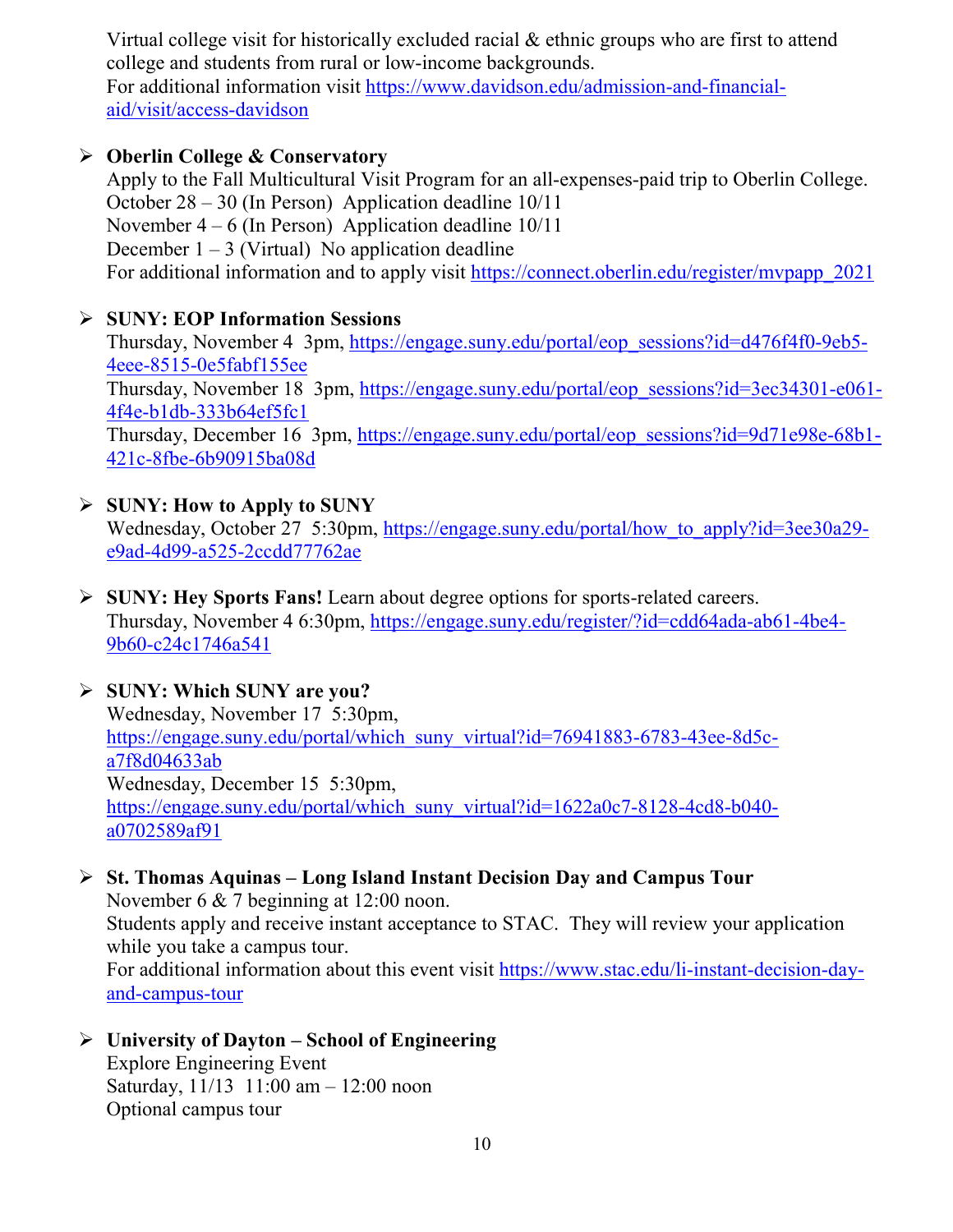To register visit [https://udayton.edu/engineering/k-12](https://udayton.edu/engineering/k-12-programs/explore_engineering/index.php?utm_campaign=admemc21&utm_source=tx&utm_medium=email&utm_content=ee) [programs/explore\\_engineering/index.php?utm\\_campaign=admemc21&utm\\_source=tx&utm\\_m](https://udayton.edu/engineering/k-12-programs/explore_engineering/index.php?utm_campaign=admemc21&utm_source=tx&utm_medium=email&utm_content=ee) [edium=email&utm\\_content=ee](https://udayton.edu/engineering/k-12-programs/explore_engineering/index.php?utm_campaign=admemc21&utm_source=tx&utm_medium=email&utm_content=ee) Extra Explore Engineering Morning Bonus Event 9:00 am Optional campus tour 10:00 am – 12:30 pm Parent/Student Resource Fair Networking and Lunch To register visit [https://udayton.edu/engineering/k-12-programs/extra](https://udayton.edu/engineering/k-12-programs/extra-exploring.php?utm_campaign=admemc21&utm_source=tx&utm_medium=email&utm_content=ee)[exploring.php?utm\\_campaign=admemc21&utm\\_source=tx&utm\\_medium=email&utm\\_content](https://udayton.edu/engineering/k-12-programs/extra-exploring.php?utm_campaign=admemc21&utm_source=tx&utm_medium=email&utm_content=ee)  $=$ ee

### **Drexel University**

Exploring Your Academic Interests Wednesday, November 17 6:00pm – 7:00pm For additional information visit [https://drexel.edu/undergrad/visit/webinars?utm\\_source=slate&utm\\_medium=email&utm\\_cam](https://drexel.edu/undergrad/visit/webinars?utm_source=slate&utm_medium=email&utm_campaign=app-prep-wkshp-counselors-gen) [paign=app-prep-wkshp-counselors-gen](https://drexel.edu/undergrad/visit/webinars?utm_source=slate&utm_medium=email&utm_campaign=app-prep-wkshp-counselors-gen)

# *FINANCIAL AID/SCHOLARSHIPS*

### *CSS PROFILE (AVAILABLE 10/1/2021)*

If one of your colleges requires the CSS Profile, you must complete the profile online via [www.collegeboard.org](http://www.collegeboard.org/). The Profile assists colleges in awarding private scholarships and grants. The Profile can only be accessed online.

### *FAFSA Free Application for Federal Student Aid- (AVAILABLE 10/1/2021)*

- The FAFSA is the form used by all two- and four-year colleges, universities and career schools for the awarding of [federal student aid](http://studentaid.ed.gov/students/publications/student_guide/2010-2011/english/typesofFSA_grants.htm) and most state and college aid. Students should apply as soon as possible online via [www.fafsa.gov.](http://www.fafsa.gov/)
- Sign up for your **Federal Student Aid ID # NOW! Both Students and Parents need to have an FSA ID**. Visit [www.fsaid.ed.gov](http://www.fsaid.ed.gov/) to do so.

### **SUNY Suffolk Financial Aid Workshops – Several Dates Offered**

For additional information and to register visit [https://forms.office.com/Pages/ResponsePage.aspx?id=rvKh7TI4jU6EyKUMKpxiL9ODNjm6h](https://forms.office.com/Pages/ResponsePage.aspx?id=rvKh7TI4jU6EyKUMKpxiL9ODNjm6hwZPo-wgbVOqGKBUMjAzWlFKQUxYMUpCVjBHRkJJOEU1TEhNUi4u) [wZPo-wgbVOqGKBUMjAzWlFKQUxYMUpCVjBHRkJJOEU1TEhNUi4u](https://forms.office.com/Pages/ResponsePage.aspx?id=rvKh7TI4jU6EyKUMKpxiL9ODNjm6hwZPo-wgbVOqGKBUMjAzWlFKQUxYMUpCVjBHRkJJOEU1TEhNUi4u)

### **SUNY FAFSA Completion Workshops**

- Time for Completion Tuesdays, November 9 6pm, <https://engage.suny.edu/register/?id=8a77ccff-35a6-4b3f-9f43-6b4be5c28b19>
- Time for Completion Tuesdays, November 16 6pm, <https://engage.suny.edu/register/?id=06fb703c-3cb5-476c-a5a1-37e73708f764>
- Time for Completion Tuesdays, November 23 6pm, <https://engage.suny.edu/register/?id=0cbd30b4-9963-4a5e-b449-679227431bde>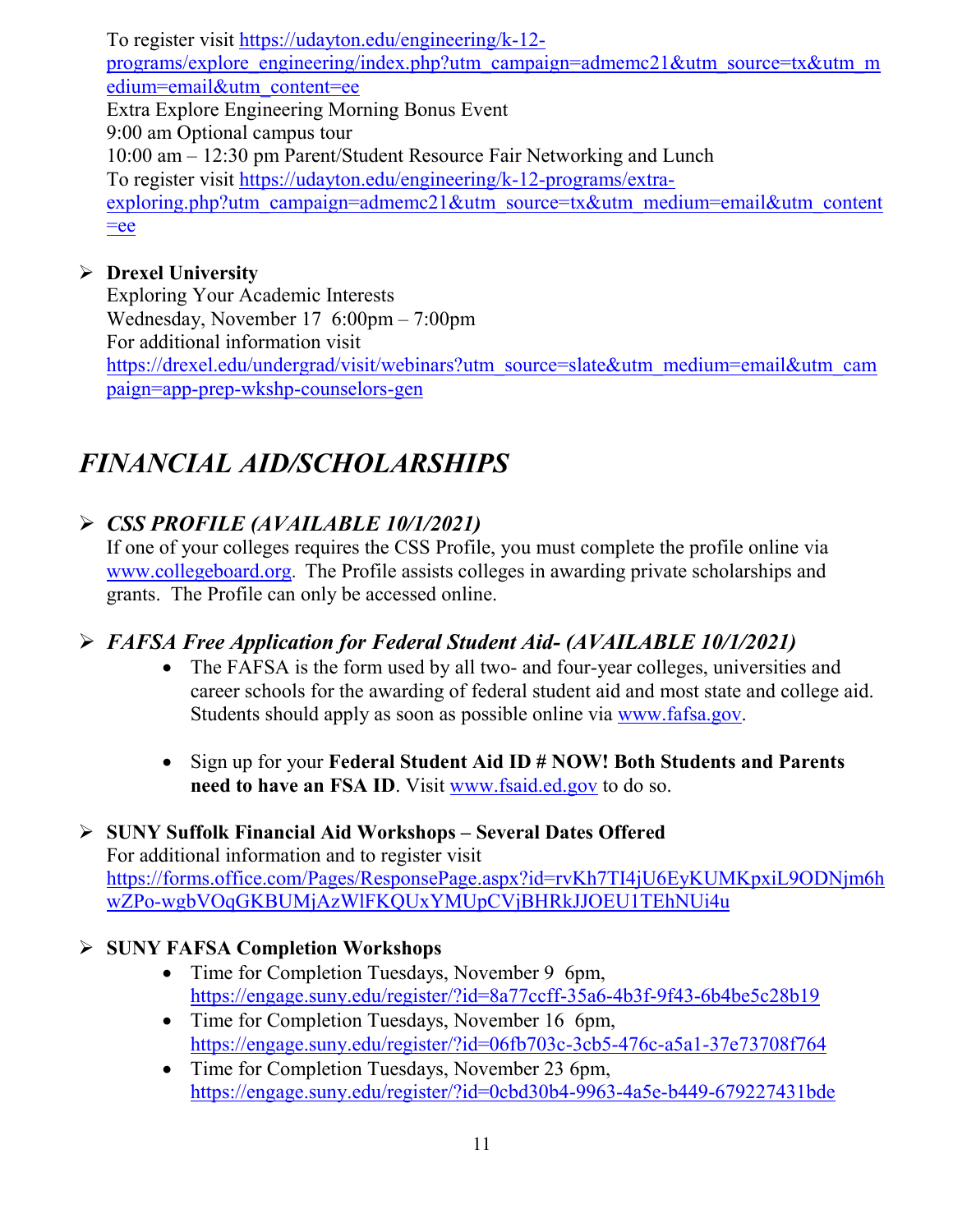• Tiempo para completar tu solicitud para ayuda financier, November 30 6pm, <https://engage.suny.edu/register/?id=dcae4277-8088-4102-9693-e6bebf732455>

### **SUNY Financial Aid Information Sessions**

• Talk About Financial Aid-in Spanish, Tuesday October 19 6pm, [https://engage.suny.edu/portal/financial\\_aid\\_sessions\\_virtual?id=c660ab2f-7659-](https://engage.suny.edu/portal/financial_aid_sessions_virtual?id=c660ab2f-7659-43e8-a299-617d10fca127) [43e8-a299-617d10fca127](https://engage.suny.edu/portal/financial_aid_sessions_virtual?id=c660ab2f-7659-43e8-a299-617d10fca127) 

### **Scholarships.com**

Register today at [www.scholarships.com](http://www.scholarships.com/) to receive **FREE** scholarship information

### **Fastweb.com**

Register today at [www.fastweb.com](http://www.fastweb.com/) to receive **FREE** scholarship information.

### **My College Dollars**

Register today at [www.mycollegedollars.com](http://www.mycollegedollars.com/) to receive **FREE** scholarship information.

### **Scholarships**

 Visit the websites below for scholarship opportunities: [www.connections101.com](http://www.connections101.com/) [www.scholarships4students.com](http://www.scholarships4students.com/) [www.fastweb.com](http://www.fastweb.com/) [www.scholarshipexperts.com](http://www.scholarshipexperts.com/) [www.scholarships.com](http://www.scholarships.com/) [www.finaid.org](http://www.finaid.org/)

### **NYS Regents Awards for Children of Deceased and Disabled Veterans**

Provides \$450 per year to students whose parent(s) served in the U.S. Armed Forces during specified periods of war or national emergency and, as a result of service, either died, suffered a 40% or more disability, was classified as missing in action, or was a prisoner of war. The veteran must currently be a New York State resident or have been a New York State resident at the time of death or classification as missing in action. For additional information visit<https://www.hesc.ny.gov/pay-for-college/military-corner.html>

### **NYS Military Enhanced Recognition Incentive and Tribute (MERIT)**

The Military Enhanced Recognition Incentive and Tribute (MERIT) Scholarship provides financial aid to children, spouses and financial dependents of members of the United States Armed Forces or state organized militia who, at any time on or after August 2, 1990, while New York State residents, died or became severely and permanently disabled while performing their military duties, whether in combat or not. For additional information visit <https://www.hesc.ny.gov/pay-for-college/military-corner.html>

### **NYS STEM Incentive Program**

Provides full SUNY or CUNY tuition scholarship for top 10 percent of NYS high school students if pursuing STEM degree and work in a STEM field in NYS for 5 years. For additional information visit [www.hesc.ny.gov](http://www.hesc.ny.gov/)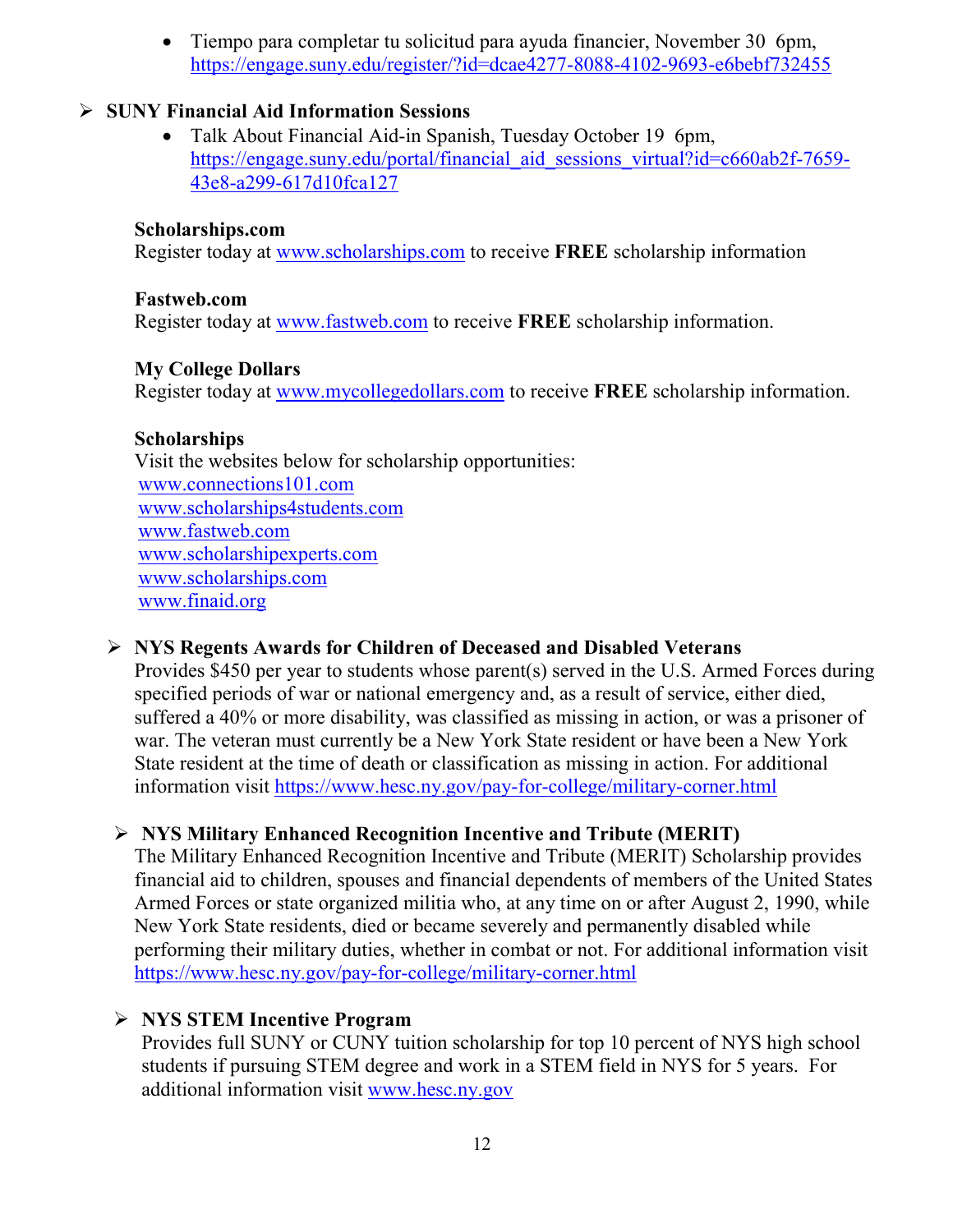### **NYS Math & Science Teaching Incentive Scholarship**

Offered for students to pursue careers in secondary math and science teachers. For more information visit [www.hesc.ny.gov](http://www.hesc.ny.gov/)

### **NYS Teacher Education Assistance for College and Higher Education (TEACH) Grant**

Grants up to \$4,000.00 per year to students in exchange for service at public or private elementary or secondary schools that serve students from low-income families. For more information visit [www.hesc.ny.gov](http://www.hesc.ny.gov/) 

### **NYS Tuition Assistance Program (TAP)**

Helps eligible NY residents pay tuition at approved schools in NYS. Annual TAP awards can be up to \$5,665.00. Because TAP is a grant – it does not have to be paid back. For additional information visit [www.hesc.ny.gov/tap](http://www.hesc.ny.gov/tap)

### **NYS Excelsior Scholarship**

The program covers tuition for eligible SUNY and CUNY students whose families who earn \$125,000. For additional information visit [www.hesc.ny.gov/](http://www.hesc.ny.gov/)excelsior

### **NYS Dream Act**

The Senator Jose Peralta NYS DREAM Act (DREAM Act) allows undocumented and other eligible students to apply for New York State financial aid. Students who meet the NYS DREAM Act's eligibility requirements for high school attendance, high school completion, in-state SUNY or CUNY tuition, and citizenship or immigration status will be able to apply for one or more NYS student financial aid programs. For additional information visit [www.hesc.ny.gov/dream](http://www.hesc.ny.gov/dream)

### o **SUNY NYS Dream ACT Workshops:**

- o Saturday, November 6 10am-English session, [https://engage.suny.edu/portal/dream\\_act\\_workshops?id=74685943-7c49-](https://engage.suny.edu/portal/dream_act_workshops?id=74685943-7c49-4330-b779-55ad83c5ba99) [4330-b779-55ad83c5ba99](https://engage.suny.edu/portal/dream_act_workshops?id=74685943-7c49-4330-b779-55ad83c5ba99)
- o Saturday, November 6 12pm-Spanish session, [https://engage.suny.edu/portal/dream\\_act\\_workshops?id=3808f271-4ffb-4aab](https://engage.suny.edu/portal/dream_act_workshops?id=3808f271-4ffb-4aab-b9bd-507281ac28c2)[b9bd-507281ac28c2](https://engage.suny.edu/portal/dream_act_workshops?id=3808f271-4ffb-4aab-b9bd-507281ac28c2)

### **NYS Enhanced Tuition Award**

This program enables NY students attending private not-for-profit colleges in NY to receive financial assistance to complete their college degree. The program provides a maximum award of \$6,000, requires participating private colleges to provide a match and freeze student tuition for the duration of the award – maximizing the financial benefit to the student. For additional information visit [www.hesc.ny.gov](http://www.hesc.ny.gov/)

### **Scholarship Opportunities for African American Students**

For Additional information visit [www.scholarshiplibrary.com/index\\_php?title=Category:African\\_American&pageuntil=CSF](http://www.scholarshiplibrary.com/index_php?title=Category:African_American&pageuntil=CSF-McCall+Educational+Foundation#mw-pages) [-McCall+Educational+Foundation#mw-pages](http://www.scholarshiplibrary.com/index_php?title=Category:African_American&pageuntil=CSF-McCall+Educational+Foundation#mw-pages)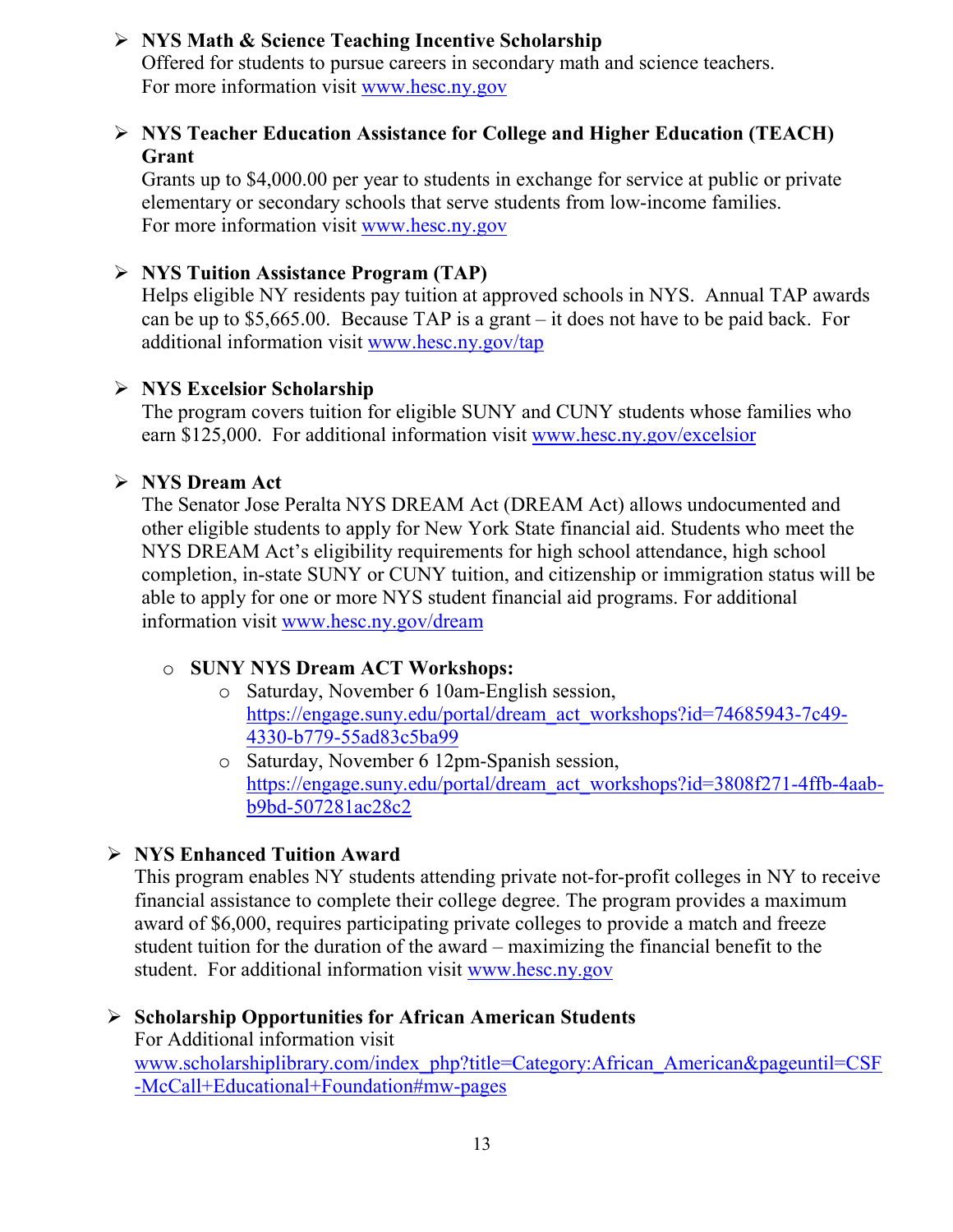### **College Board Scholarship Opportunities**

Various scholarship opportunities available. For additional information visit [https://opportunity.collegeboard.org/home?SFMC\\_cid=EM383801&rid=47436562](https://opportunity.collegeboard.org/home?SFMC_cid=EM383801&rid=47436562)

### **Boston University Board of Trustee Scholarship Opportunity**

We are pleased to announce the 46th annual Boston University Trustee Scholarship Competition. For more than four decades, the Boston University Trustee Scholars Program has attracted students with outstanding academic ability from around the world. Trustee Scholars rank at the top of their classes and demonstrate exceptional leadership in their schools and communities. Scholarship recipients are selected by a faculty committee from a competitive pool of applicants after rigorous review. The Trustee Scholarship covers full undergraduate tuition plus orientation and mandatory undergraduate student fees for four years. To be considered, students must submit their application for admission with one Trustee Scholarship essay by **December 1, 2021**. More information about the Trustee Scholarship can be found by visiting [https://www.bu.edu/admissions/tuition](https://www.bu.edu/admissions/tuition-aid/scholarships-financial-aid/first-year-merit/trustee/?j=151414&sfmc_sub=6082702&l=205_HTML&u=4296959&mid=514005790&jb=9)[aid/scholarships-financial-aid/first-year](https://www.bu.edu/admissions/tuition-aid/scholarships-financial-aid/first-year-merit/trustee/?j=151414&sfmc_sub=6082702&l=205_HTML&u=4296959&mid=514005790&jb=9)[merit/trustee/?j=151414&sfmc\\_sub=6082702&l=205\\_HTML&u=4296959&mid=51400579](https://www.bu.edu/admissions/tuition-aid/scholarships-financial-aid/first-year-merit/trustee/?j=151414&sfmc_sub=6082702&l=205_HTML&u=4296959&mid=514005790&jb=9)

 $0&jb=9$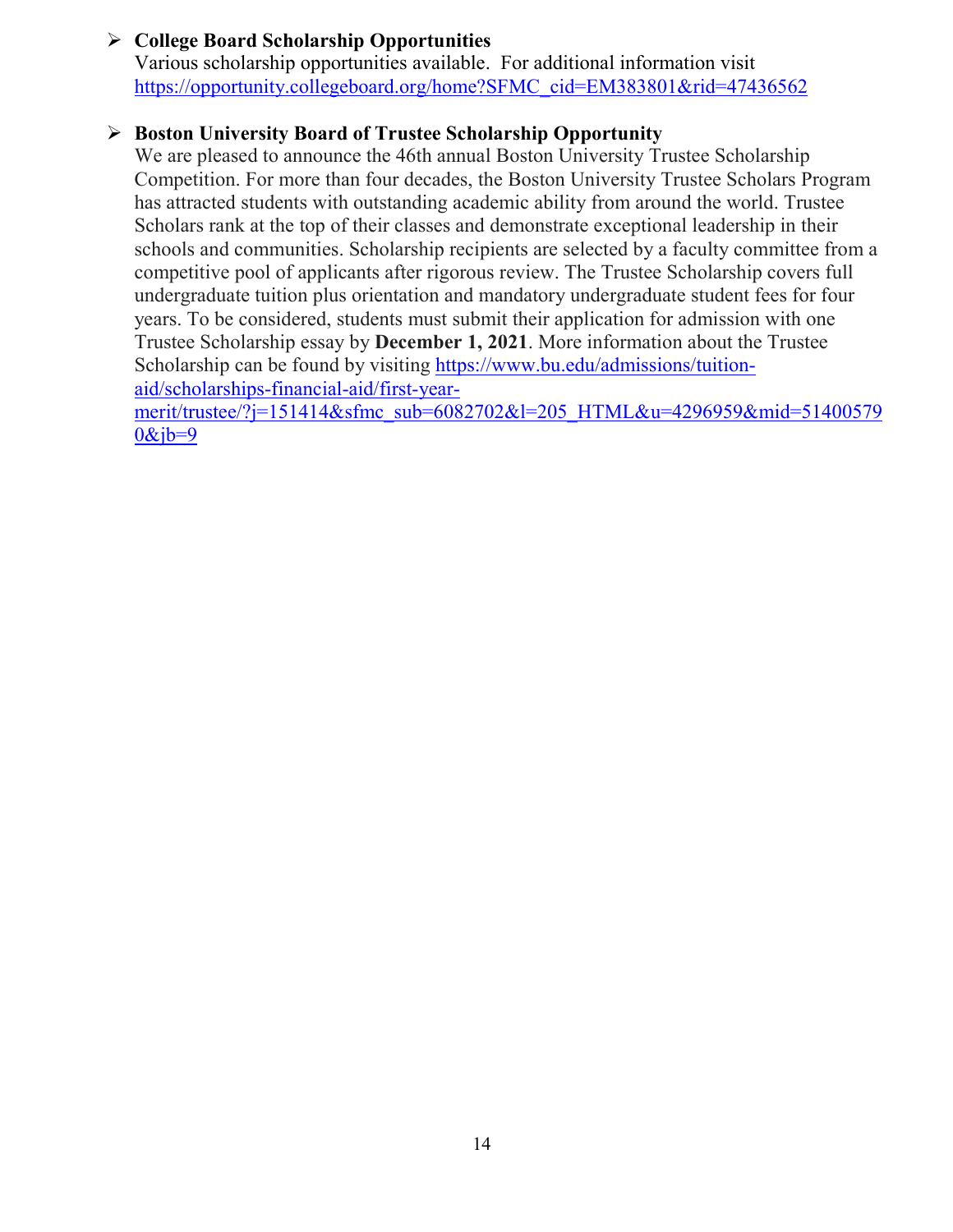

# *La Oficina de Universidad Friday Flyer 22 de Octubre de 2021*

### **Estudiantes de grado 12:**

- Únase al aula de Google de College Office lo antes posible si aún no lo ha hecho. El código de la clase es: **gpnvrjt**. Una vez conectado, encontrará una gran cantidad de material a su disposición, desde guías prácticas, videos útiles y documentos, así como una lista de las próximas visitas a universidades virtuales programadas solo para estudiantes de Huntington High School.
- Como recordatorio, asegúrese de registrarse en la cuenta Remind de la Clase de Orientación de 2022 con el código de clase **@ 8d27kc** para que reciba mensajes importantes del Departamento de Orientación. Además, inicie sesión en su cuenta de Naviance y asegúrese de que la dirección de correo electrónico que aparece sea su correo electrónico personal. ¡Su dirección de correo electrónico de HUFSD no es un correo electrónico activo y sin su dirección de correo electrónico personal no recibirá mensajes importantes de Guidance!

#### **Estudiantes de grado 11**:

- Únase al aula de Google de la Oficina de Universidad lo antes posible si aún no lo ha hecho. El código de la clase es: **jilda7q**. Una vez conectado, encontrará una gran cantidad de material a su disposición, desde guías prácticas, videos útiles y documentos, así como una lista de las próximas visitas a universidades virtuales programadas solo para estudiantes de Huntington High School.
- Como recordatorio, asegúrese de registrarse en la cuenta Remind de la Clase de Consejería de 2023 con el código de clase **@mrsbrunon** para que reciba mensajes importantes del Departamento de Consejería. Además, inicie sesión en su cuenta de Naviance y asegúrese de que la dirección de correo electrónico que aparece sea su correo electrónico personal. ¡Su dirección de correo electrónico de HUFSD no es un correo electrónico activo y sin su dirección de correo electrónico personal no recibirá mensajes importantes de Guidance!

# *PRÓXIMOS EVENTOS*

- **28 de octubre de 2021**: Noche de Consejería para estudiantes y padres de los grados 10 y 11, 7 p.m. a través de ZOOM (enlace será compartida en breve)
- **3 de noviembre de 2021:** Noche de finalización de FAFSA, 7 p.m. a través de ZOOM (el enlace se compartirá en breve)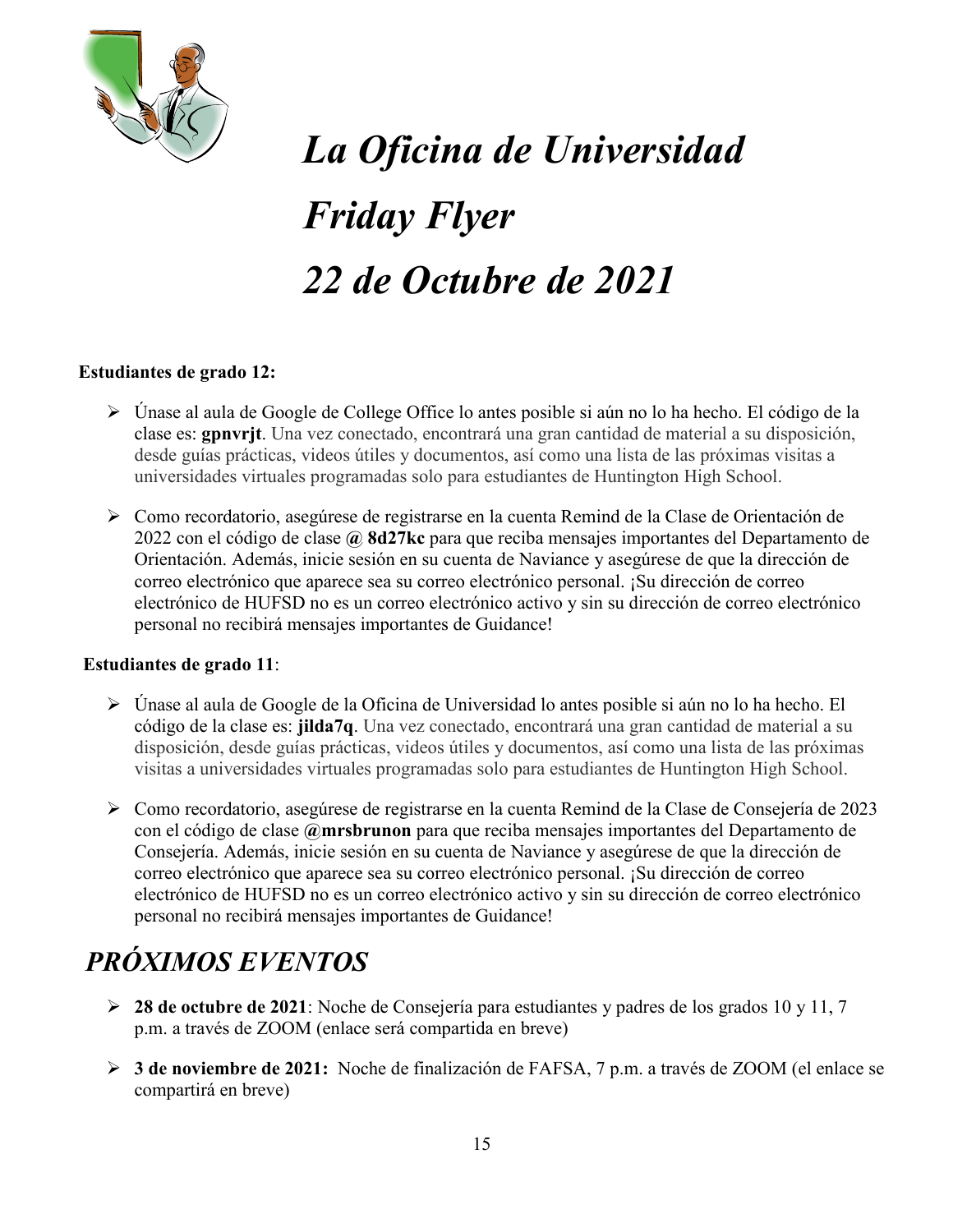# *PRÓXIMAS PRUEBAS ESTANDARIZADAS*

### **Fechas de los exámenes SAT y de las pruebas de materias (fechas límite de inscripción)**

| 6 de noviembre | inscribirse antes del 8 de octubre $(10/26 \text{ con el cargo por demora})$ |
|----------------|------------------------------------------------------------------------------|
| 4 de diciembre | inscribirse antes del 4 de noviembre (11/23 con el cargo por demora)         |
| 12 de marzo    | inscribirse antes del 11 de febrero (3/1 con el cargo de demora)             |
| 7 de mayo      | inscribirse antes del 8 de abril (4/26 con el cargo de demora)               |
| 4 de junio     | inscribirse antes del 5 de mayo (5/25 con el cargo de demora)                |
|                |                                                                              |

Para registrarse: [www.collegeboard.org](http://www.collegeboard.org/)

### **Fechas de los exámenes ACT (plazos de inscripción)**

| 23 de octubre   | inscríbase antes del 17 de septiembre (1/10 con el cargo por demora) |
|-----------------|----------------------------------------------------------------------|
| 11 de diciembre | inscríbase antes del 5 de noviembre (11/19 con el cargo por demora)  |
| 12 de febrero   | inscríbase antes del 7 de enero (1/21 con el cargo por demora)       |
| 2 de abril      | inscríbase antes del 25 d febrero (3/11 con el cargo por demora)     |
| 11 de junio     | inscríbase antes del 6 de mayo (5/20 con el cargo por demora)        |
| 16 de julio     | inscríbase antes del 17 de junio (6/4 con el cargo por demora)       |
|                 | *** No ACT de julio disponible en NY ***                             |

Para registrarse: [www.actstudent.org](http://www.actstudent.org/)

# *Visitas de representantes de admisión a la universidad virtual*

Se alienta a los estudiantes de grados 11 y 12 con interés en cualquiera de las siguientes universidades a que se registren para la reunión virtual de admisión que será organizada por el consejero de admisión de la universidad. Simplemente inicie sesión en su cuenta de Naviance y desplácese por la lista de universidades en la sección Novedades. Haga clic en más información y luego regístrese (esquina superior derecha). Una vez registrado, recibirá un correo electrónico de recordatorio cinco días antes de la reunión virtual. Los estudiantes que no se preinscriban todavía pueden asistir a la reunión virtual. El código de la reunión (a través de ZOOM o Google Meet, según la preferencia de la universidad) estará disponible 15 minutos antes de la reunión y se puede encontrar en Naviance, siguiendo los pasos anteriores.

| <b>Fecha</b> | Comienzo  | Fin       | <b>Universidad</b>           |
|--------------|-----------|-----------|------------------------------|
| 10/22/21     | $3:00$ pm | $3:45$ pm | <b>Emmanuel College</b>      |
| 10/22/21     | $5:00$ pm | 5:45 pm   | <b>Mercy College</b>         |
| 10/25/21     | $3:00$ pm | $3:45$ pm | <b>Bryant University</b>     |
| 10/25/21     | $4:00$ pm | $4:45$ pm | Iona College                 |
| 10/25/21     | $6:00$ pm | $6:45$ pm | Pace University - NYC Campus |
| 10/26/21     | $3:00$ pm | $3:45$ pm | George Washington University |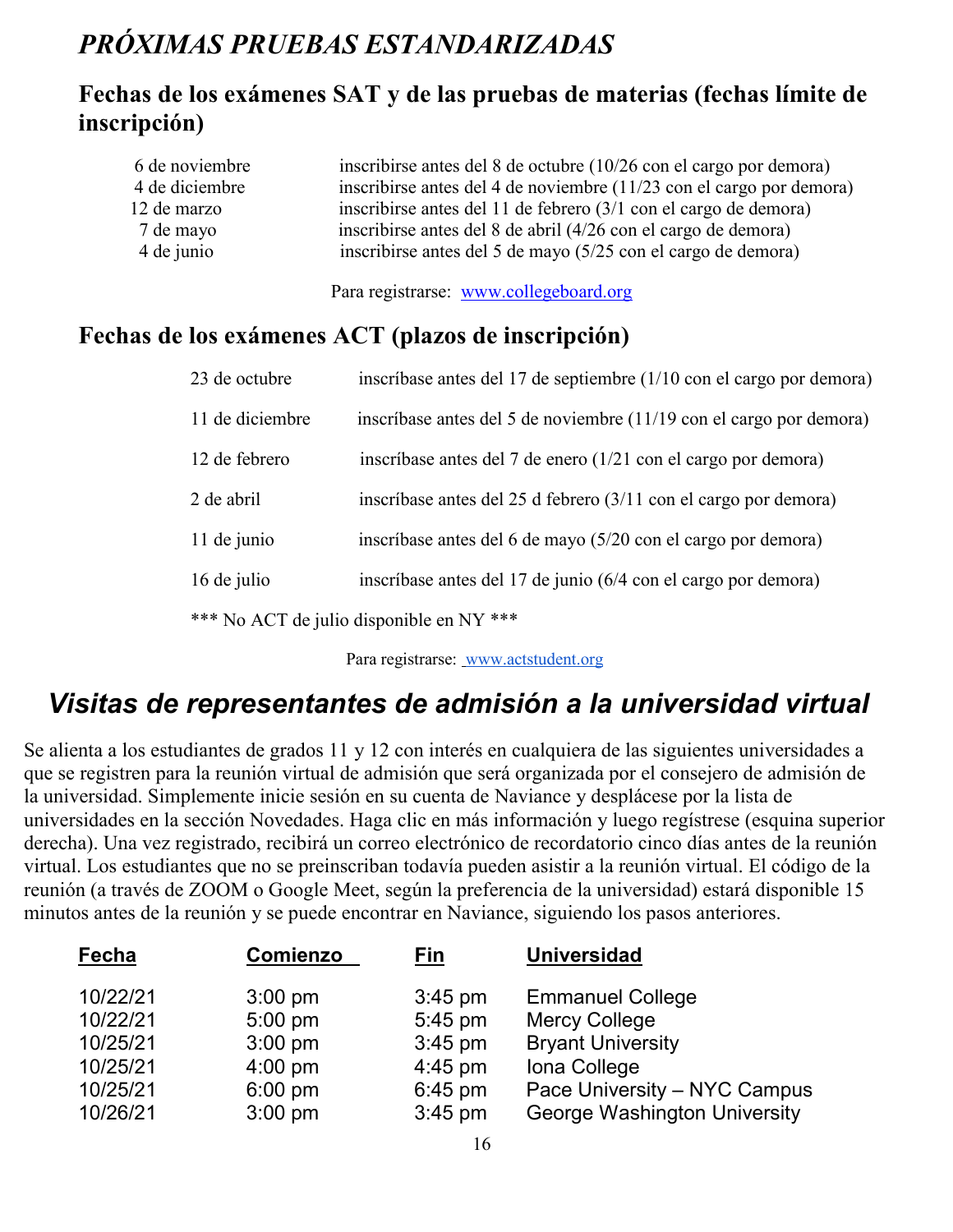| 10/26/21 | 4:00 <sub>pm</sub> | $4:45$ pm          | <b>Amherst College</b>                          |
|----------|--------------------|--------------------|-------------------------------------------------|
| 10/27/21 | $3:00$ pm          | $3:45$ pm          | <b>Dickinson College</b>                        |
| 10/27/21 | 4:00 <sub>pm</sub> | $4:45$ pm          | <b>Sacred Heart University</b>                  |
| 10/27/21 | 5:00 <sub>pm</sub> | $5:45$ pm          | <b>Boston University</b>                        |
| 10/28/21 | 3:00 <sub>pm</sub> | $3:45$ pm          | <b>Farmingdale State College</b>                |
| 10/28/21 | $4:00$ pm          | $4:45$ pm          | <b>Towson University</b>                        |
| 10/28/21 | $6:00$ pm          | $6:45$ pm          | <b>Kenyon College</b>                           |
| 10/29/21 | $3:00$ pm          | $3:45$ pm          | Universidad de Delaware                         |
| 11/1/21  | 3:00 <sub>pm</sub> | 3:45 <sub>pm</sub> | <b>Long Island University</b>                   |
| 11/1/21  | $4:00 \text{ pm}$  | $4:45$ pm          | Universidad de Quinnipiac                       |
| 11/3/21  | $3:00$ pm          | $3:45$ pm          | <b>SUNY Oneonta</b>                             |
| 11/3/21  | $4:00 \text{ pm}$  | $4:45$ pm          | Universidad de West Virginia                    |
| 11/4/21  | $3:00$ pm          | $3:45$ pm          | <b>Texas A&amp;M University-College Station</b> |
| 11/4/21  | $4:00$ pm          | $4:45$ pm          | <b>Binghamton University</b>                    |
| 11/4/21  | 5:00 pm            | 5:45 pm            | <b>Vassar College</b>                           |
| 11/8/21  | $3:00$ pm          | $3:45$ pm          | <b>SUNY Canton</b>                              |
| 11/12/21 | $3:00$ pm          | $3:345$ pm         | <b>Clarkson University</b>                      |
| 11/17/21 | $3:00$ pm          | $3:45$ pm          | <b>Suffolk County Community College</b>         |
| 11/22/21 | 3:00 <sub>pm</sub> | 3:45 <sub>pm</sub> | <b>SUNY Purchase</b>                            |
| 12/6/21  | $4:00 \text{ pm}$  | $4:45$ pm          | <b>Nassau Community College</b>                 |

### *SESIONES INFORMATIVAS*

### • **SUNY Upstate Virtual Info Sessions**

Terapia de Radiacion, UltraSound, Ciencias de Laboratorio Clinico, Respiratory Therapy, Medical Imaging/Radiology, Virtual RN, Virtual Upstate Native Pre-Admission Workshop, Physical Therapy, 3+3 Doctor of Physical Therapy, Medical School Advisement Session For dates and additional information visit<https://engage.upstate.edu/portal/virtual-events>

#### • **University of Massachusetts – Boston**

Dias de vistazo – Casi todos los sábados durante el semestre de otoño y sesiones de información/recorridas del campus durante la semana

Para información adicional visite<https://admissions.umb.edu/freshman-students>

### • **Bates, Davidson, Oberlin y Occidental – Virtual**

Martes, 10/26 8:00pm Para información adicional visite [https://connect.oberlin.edu/portal/consortium\\_student?utm\\_source=as\\_admissions&utm\\_mediu](https://connect.oberlin.edu/portal/consortium_student?utm_source=as_admissions&utm_medium=email&utm_campaign=counselor) [m=email&utm\\_campaign=counselor](https://connect.oberlin.edu/portal/consortium_student?utm_source=as_admissions&utm_medium=email&utm_campaign=counselor)

#### **Universidad de Chicago**

Sesiones informativas virtuales y en persona Visitas virtuales y en persona Para obtener información adicional, visite <https://collegeadmissions.uchicago.edu/visit>

### **Sesiones de información de CUNY**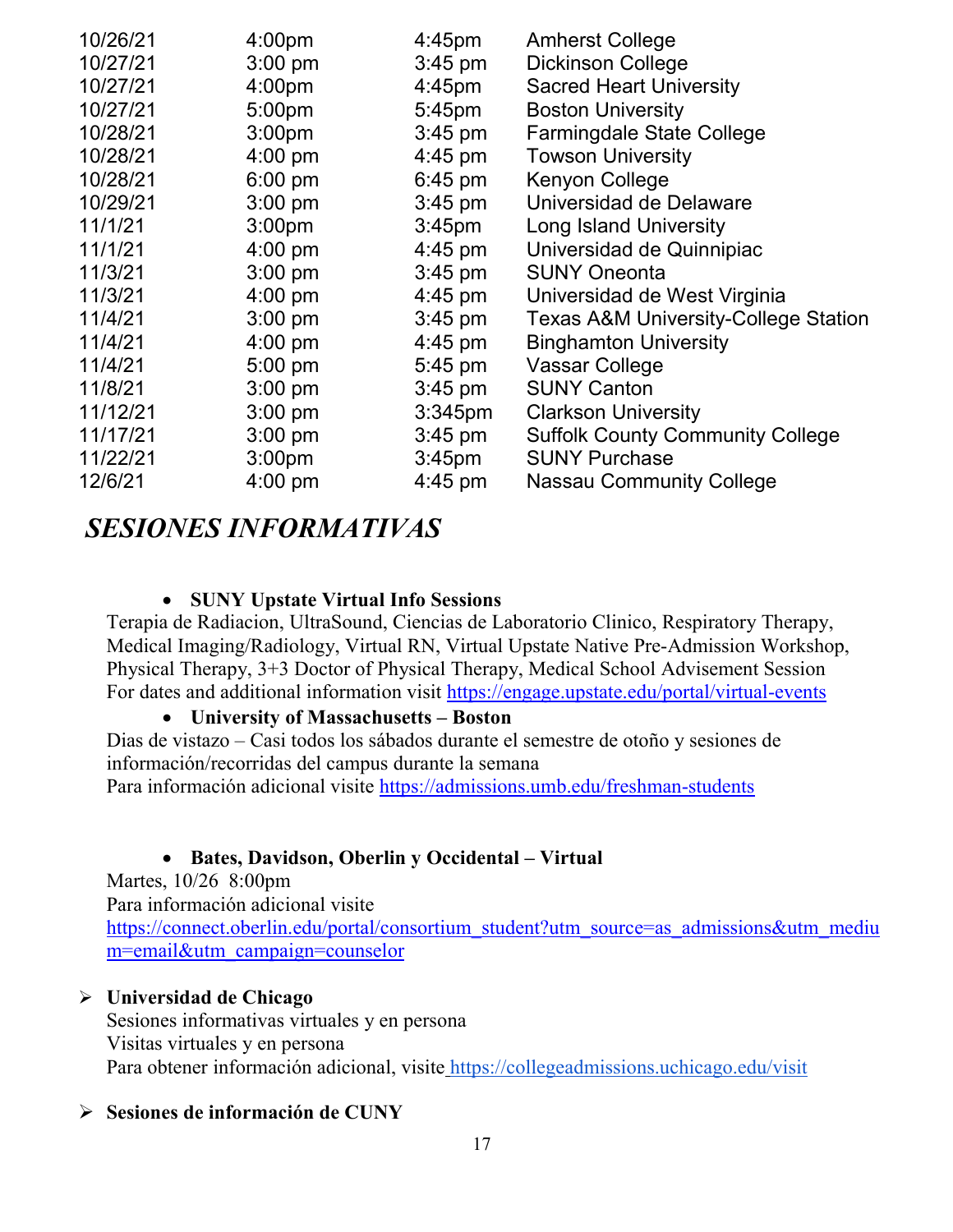### **Universidad de Colorado**

Sesiones informativas en persona

Viernes 22 de octubre 9:00 am

Para obtener información adicional, visite https://admission.du.edu/portal/friday at du

For additional information visit [https://admission.du.edu/portal/friday\\_at\\_du](https://admission.du.edu/portal/friday_at_du)

### **Tulane University at Nassau County Museum of Art**

Hay muchos programas disponibles. Para información adicional visite <https://admission.tulane.edu/virtual-visiting>

### • **University de Virginia**

Sesión de Información de la Escuela de Arquitectura Miércoles, 12/1 6:00pm – 7:00pm Para información adicional y para inscribirse visite <https://www.arch.virginia.edu/events/ugrad-info-sessions-and-tours-fall-2021>

### **Explorando Excelencia Educacional – Sesiones Informativas Virtuales**

Brown University, Columbia University, Cornell University, Rice University, University of Chicago 3 de Noviembre 1:00pm Para información adicional y para inscribirse visite<https://exploringeducationalexcellence.org/>

### **SCAD**

New York, NY Sábado, 23 de octubre 10:00 a.m. 485 5ta Avenida 41st Street Para más información y para inscribirse visite [www.scad.edu/infosession](http://www.scad.edu/infosession)

### *CASAS ABIERTAS*

### **The Cooper Union**

Irwin S. Chanin Escuela de Arquitectura Escuela de Arte Albert Nerken Escuela de Ingeniería Ofertas de varias fechas y programas. Para información adicional visite [www.connect.cooper.edu/portal/cooper-events](http://www.connect.cooper.edu/portal/cooper-events)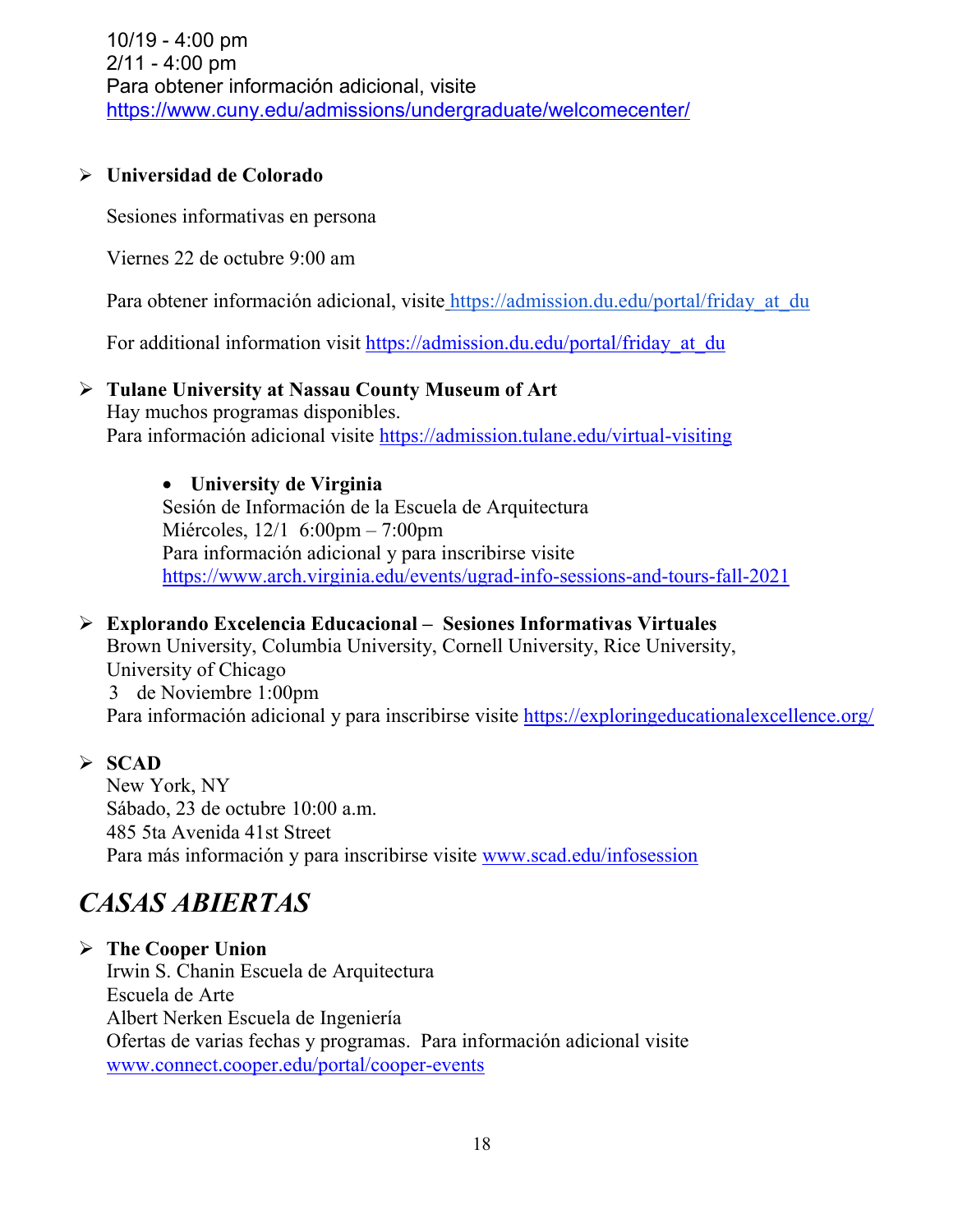### **St. Francis College**

Sabado, 23 de Octubre 9:00am To register visit<https://sfcbklyn.secure.force.com/EventListing/?eventId=7014N000001cox7>

### **Bryant University**

23 de Octubre 13 de Noviembre Inscribase a<https://explore.bryant.edu/portal/fallopenhouse>

### **St. John Fisher College**

Sabado, 23 de Octubre Sabado, 13 de Noviembre Sabado, 22 de Enero Para informacion adicional visite<https://go.sjfc.edu/visitfisher>

### **SUNY Geneseo**

En persona 11 de noviembre Para obtener información adicional, visite [www.go.geneseo.edu](http://www.go.geneseo.edu/)

### **LeMoyne College**

Domingo, 10/24/ 10:00 am Domingo, 11/7 10:00 am Para obtener información adicional, visite <https://lemoyne.edu/Events/Open-House>

### **SUNY Morrisville**

23 de octubre 13 de noviembre 4 de diciembre Para obtener información adicional, visite, <https://www.morrisville.edu/open-house>

### **James Madison University**

23 de octubre - Virtual 13 e noviembre - En el campus Para obtener información adicional, visite [www.jmu.edu/openhouses](http://www.jmu.edu/openhouses)

### **UMass Lowell**

Martes, 10/26 Visite <https://go.uml.edu/register/?id=0e5e4ff2-3552-480a-907a-69a6ceed33af> para registrarse Casa Abierta en Persona Domingdo, 11/14 Visite <https://go.uml.edu/register/open-house-november> para registrarse Casa Abierta Explorativa Vrtual Miercoles, 12/8 Visite <https://go.uml.edu/register/virtual-open-house-december> para registrarse Miercoles, 1/26 Visite <https://go.uml.edu/register/virtual-open-house-january> para registrarse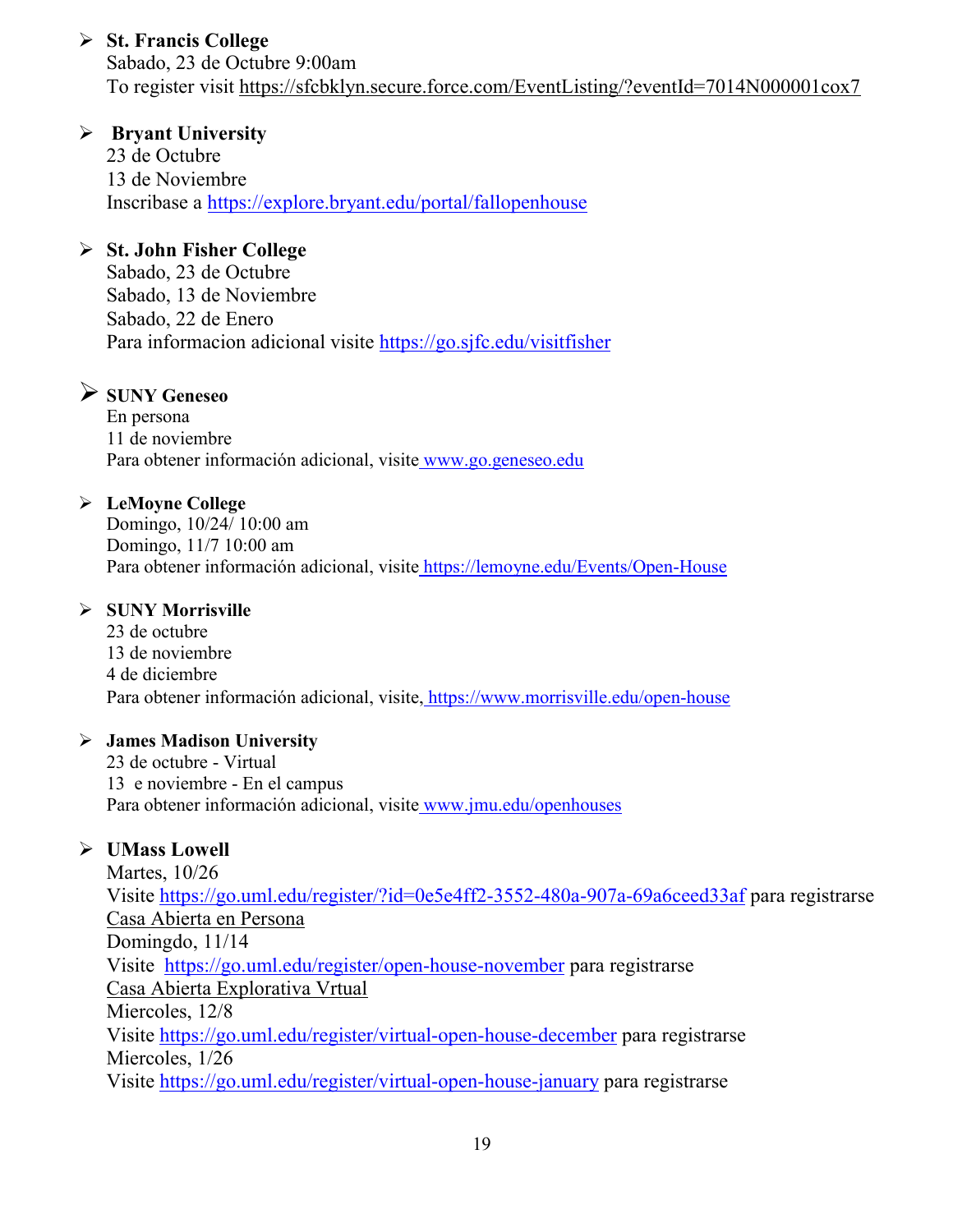### **Eckerd College**

Lunes, 11/8 8:00am – 11:30am Casa Abierta en Persona For additional information visit<https://www.eckerd.edu/admissions/open-house/>

### **Five Towns College**

Sábado, 16 de Octubre10:00am – 12:00pm Para más información y para inscribirse visite [www.ftc.edu/virtual](http://www.ftc.edu/virtual)

### **Niagara University**

Hay muchas casas abiertas y varios programas disponibles en persona o en línea. Para una lista completa visite [https://apply.niagara.edu/portal/admission](https://apply.niagara.edu/portal/admission-events?utm_source=slate&utm_medium=email&utm_campaign=usnews_hs_email)[events?utm\\_source=slate&utm\\_medium=email&utm\\_campaign=usnews\\_hs\\_email](https://apply.niagara.edu/portal/admission-events?utm_source=slate&utm_medium=email&utm_campaign=usnews_hs_email)

### **Nichols College**

Domingo, 11/7 9:00am – 2:00pm Para información adicional y para inscribirse visite <https://www.nichols.edu/admission>

### **Suffolk University**

17 y 31 de Octubre Visite [www.Suffolk.edu/openhouse](http://www.suffolk.edu/openhouse) para información adicional

### **Champlain College**

6 de noviembre 9:00 am - 3:00 pm Regístrese en [www.champlain.edu/foh](http://www.champlain.edu/foh)

### **Molloy College**

Domingo, 7 de Noviembre 12 p.m Registrese a [www.molloy.edu/admissions/open-house](http://www.molloy.edu/admissions/open-house)

### **Universidad de Bucknell**

Sábado 13 de noviembre 8:30 am - 3:00 pm Visitas virtuales disponibles también Para obtener información adicional, visite [https://www.bucknell.edu/meet-bucknell/plan](https://www.bucknell.edu/meet-bucknell/plan-visit/open-houses/fall-open-houses)[visit/open-houses/fall-open-houses](https://www.bucknell.edu/meet-bucknell/plan-visit/open-houses/fall-open-houses)

### **Arcadia University**

Sábado, 13 de Noviembre 12:30pm – 5:00pm Para información adicional visite <https://www.arcadia.edu/admissions/visit-arcadia>

### **Vaughn College**

13 de Noviembre Para informacion adicional y para registrarse visite [https://meetthefutureyou.com](https://meetthefutureyou.com/)

### **SUNY Delhi**

Sabados 13 de Noviembre 4 de Diciembre Para informacion adicional visit[ehttps://delhi.edu/openhouse](https://delhi.edu/openhouse)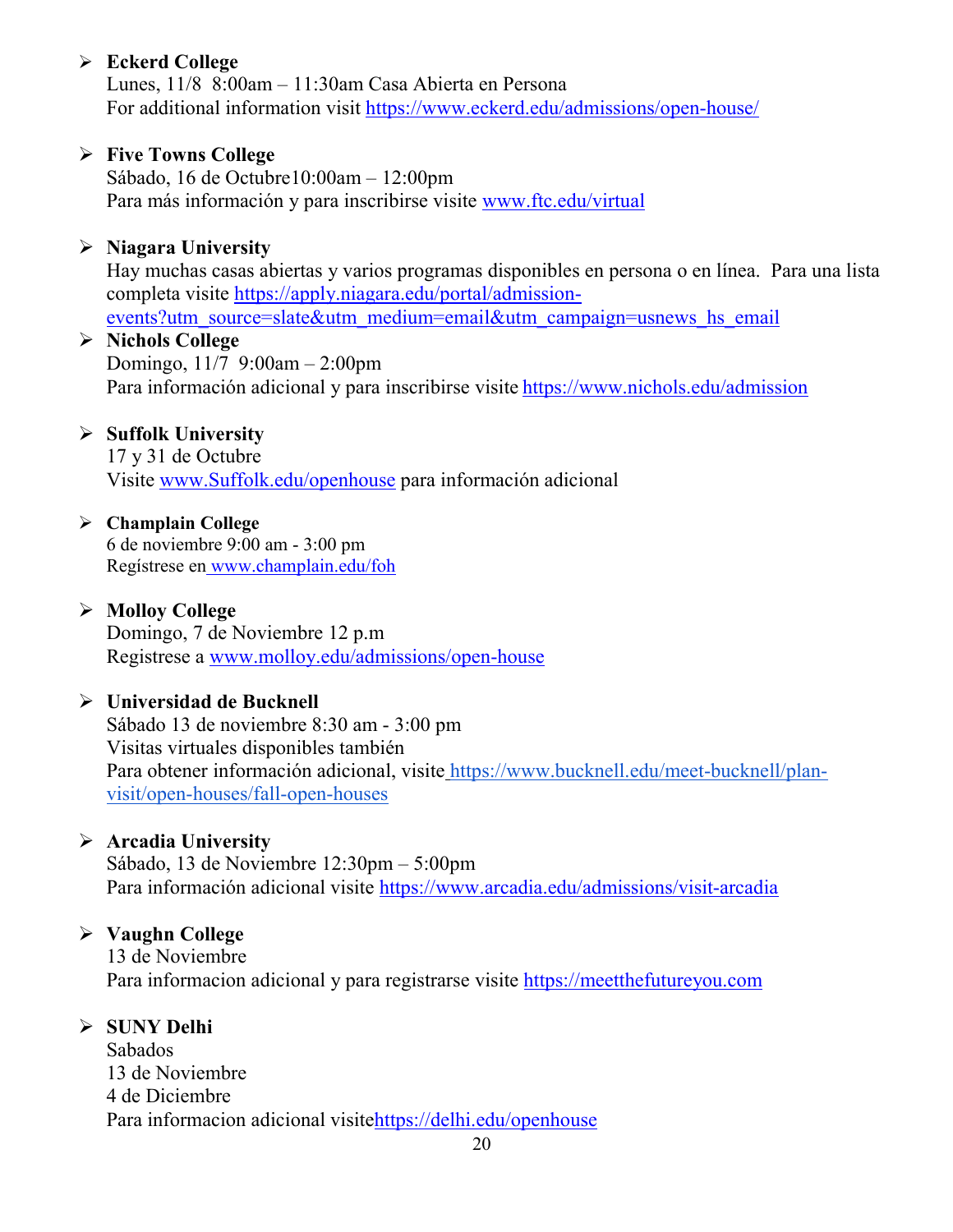### **Seton Hall University**

Domingo, 24 de Octubre

Visite [https://www.shu.edu/undergraduate-admissions/open-house/october-24-](https://www.shu.edu/undergraduate-admissions/open-house/october-24-2021.cfm?utm_source=newsletter&utm_medium=email&utm_campaign=senior22&eid=5ea6f9906d537f2e213538d8) [2021.cfm?utm\\_source=newsletter&utm\\_medium=email&utm\\_campaign=senior22&e](https://www.shu.edu/undergraduate-admissions/open-house/october-24-2021.cfm?utm_source=newsletter&utm_medium=email&utm_campaign=senior22&eid=5ea6f9906d537f2e213538d8) [id=5ea6f9906d537f2e213538d8](https://www.shu.edu/undergraduate-admissions/open-house/october-24-2021.cfm?utm_source=newsletter&utm_medium=email&utm_campaign=senior22&eid=5ea6f9906d537f2e213538d8) para inscribirse

### **Universidad de Scranton**

24 de octubre 7 de noviembre Para obtener información adicional, visite [www.scranton.edu/openhouse](http://www.scranton.edu/openhouse)

**SUNY Brockport**

13 de noviembre Inscríbase hoy a [www.apply.brockport.edu/portal/openhouse2021](http://www.apply.brockport.edu/portal/openhouse2021)

### **Montclair State University**

Domingo, 17 de Noviembre Para información adicional visite<https://www.montclair.edu/admissions/visit-us/>

### **Mitchell College**

13 de Noviembre Para mas información y para inscribirse visite<https://mitchell.edu/visit-us/>

### **SUNY Cortland**

Jueves, 11 de Noviembre Para saber más e inscribirse visite [www.cortland.edu/visit](http://www.cortland.edu/visit)

### • **Brooklyn College**

Casa Abierta Virtual del Colegio Scholars Jueves, 10/28 6:00pm via zoom Inscríbase con anticipación a nos mas tardar del 26 de octubre <https://us02web.zoom.us/meeting/register/tZwvduCspz0tHN0xkrU85x-uRIiXZV5UDFHi>

### **St. Joseph's College of Maine**

Sabado, 30 de Octubre Para información adicional visite [www.sjcme.edu/admissions](http://www.sjcme.edu/admissions) 

### **University of Dayton**

Domingo, 7 de Noviembre Para información adicional visite [www.admission.udayton.edu/openhouse](http://www.admission.udayton.edu/openhouse)

### **SUNY New Paltz**

Sabado, 30 de Octubre Inscribase a [www.newpaltz.edu/admissions/openhouse](http://www.newpaltz.edu/admissions/openhouse)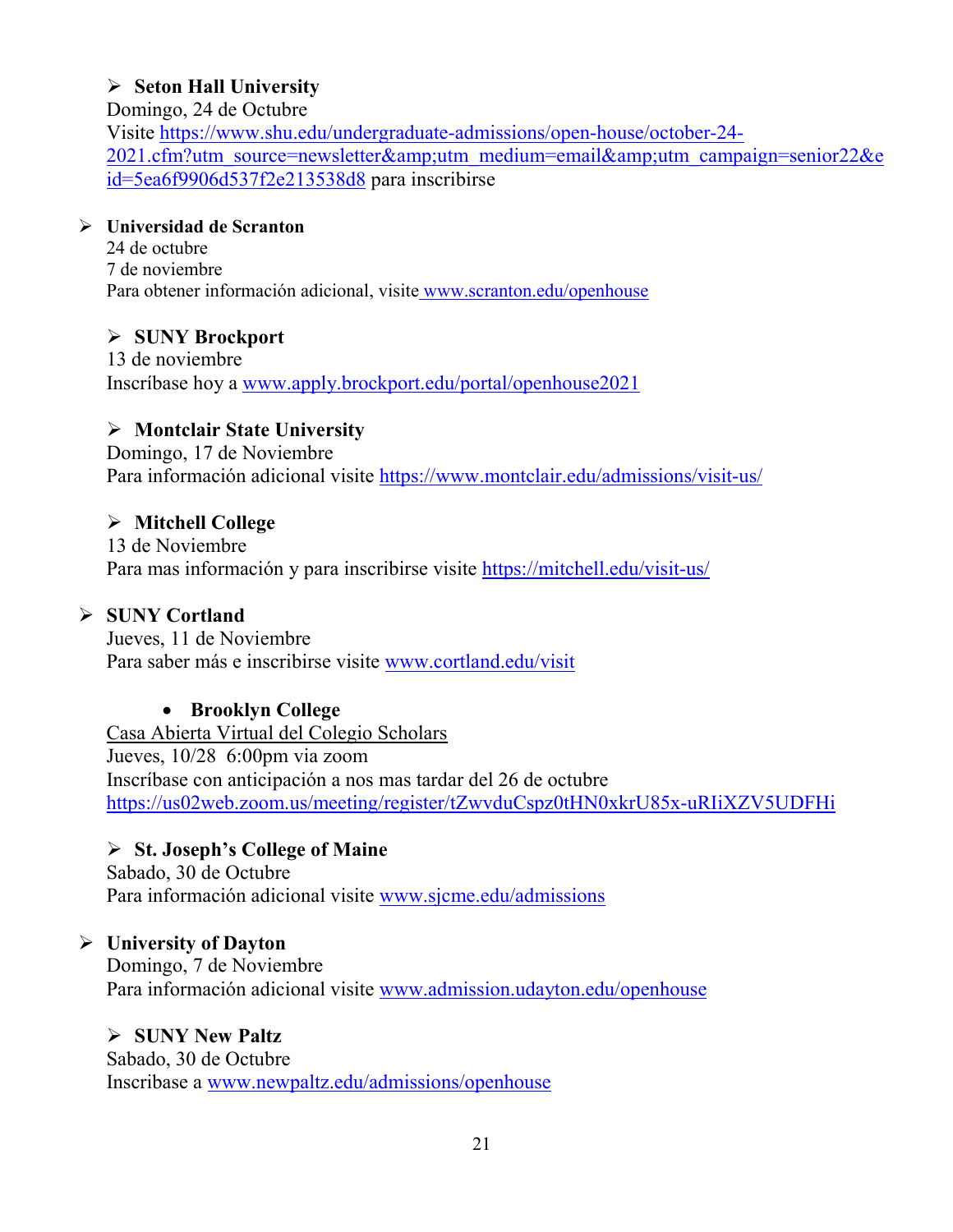### **Brooklyn College**

Miercoles. 27 de Octubre 5:00pm – School of Natural Behavioral Sciences Miércoles 27 de Octubre 5:00pm – Murray Koppelman Escuela de Empresas Para información adicional y para inscribirse visite <http://www.brooklyn.cuny.edu/web/admissions/freshmen/events/openhouse.php>

### **SUNY Plattsburgh**

Sabado, 23 de Octubre Sabado, 13 de Noviembre Para información adicional visite [https://www.plattsburgh.edu/admissions/visit/open](https://www.plattsburgh.edu/admissions/visit/open-house.html)[house.html](https://www.plattsburgh.edu/admissions/visit/open-house.html)

### **FIT – Casa Abierta Virtual**

Domingo, 24 de Octubre 1:00pm Para información adicional visite [https://fitnyc.askadmissions.net/Portal/EI/ViewDetails?gid=623577d4fc98ac55b04c8aa4a010c9](https://fitnyc.askadmissions.net/Portal/EI/ViewDetails?gid=623577d4fc98ac55b04c8aa4a010c92320fb38) [2320fb38](https://fitnyc.askadmissions.net/Portal/EI/ViewDetails?gid=623577d4fc98ac55b04c8aa4a010c92320fb38)

### **SUNY Canton**

23 y 30 de Octubre 13 de Noviembre Para mas información y para inscribirse visite [www.canton.edu/openhouse/](http://www.canton.edu/openhouse/)

### **SUNY Potsdam**

Sábado 30 de Octubre Sábado 13 de Noviembre Para obtener información adicional, visite [www.potsdam.edu](http://www.potsdam.edu/)

### **American International College**

Sábado, 13 de Noviembre 10:00am – 1:00pm Para inscribirse visite [www.aic.edu/oh](http://www.aic.edu/oh)

### **St. Joseph's College**

Domingo, 24 de Octubre 10:00am Para información adicional llame 631-687-4500 y para inscribirse visite <https://liadmissions.sjcny.edu/register/?id=5a8118da-f275-4157-9a37-2bd2d4b2bca2>

### **Manhattan College**

Domingo, 24 de Octubre 12:00 pm – 3:00pm Inscríbase hoy a [www.apply.manhattan.edu/register/openhouse21](http://www.apply.manhattan.edu/register/openhouse21)

### **Nassau Community College Virtual Open House**

Miercoles, 17 de Noviembre 6:30pm Miercoles, 1 de Diciembre 6:30pm Debe registrarse de antemano para recibir el enlace de zoom. Para inscribirse visite <https://ncc.edu/openhouse>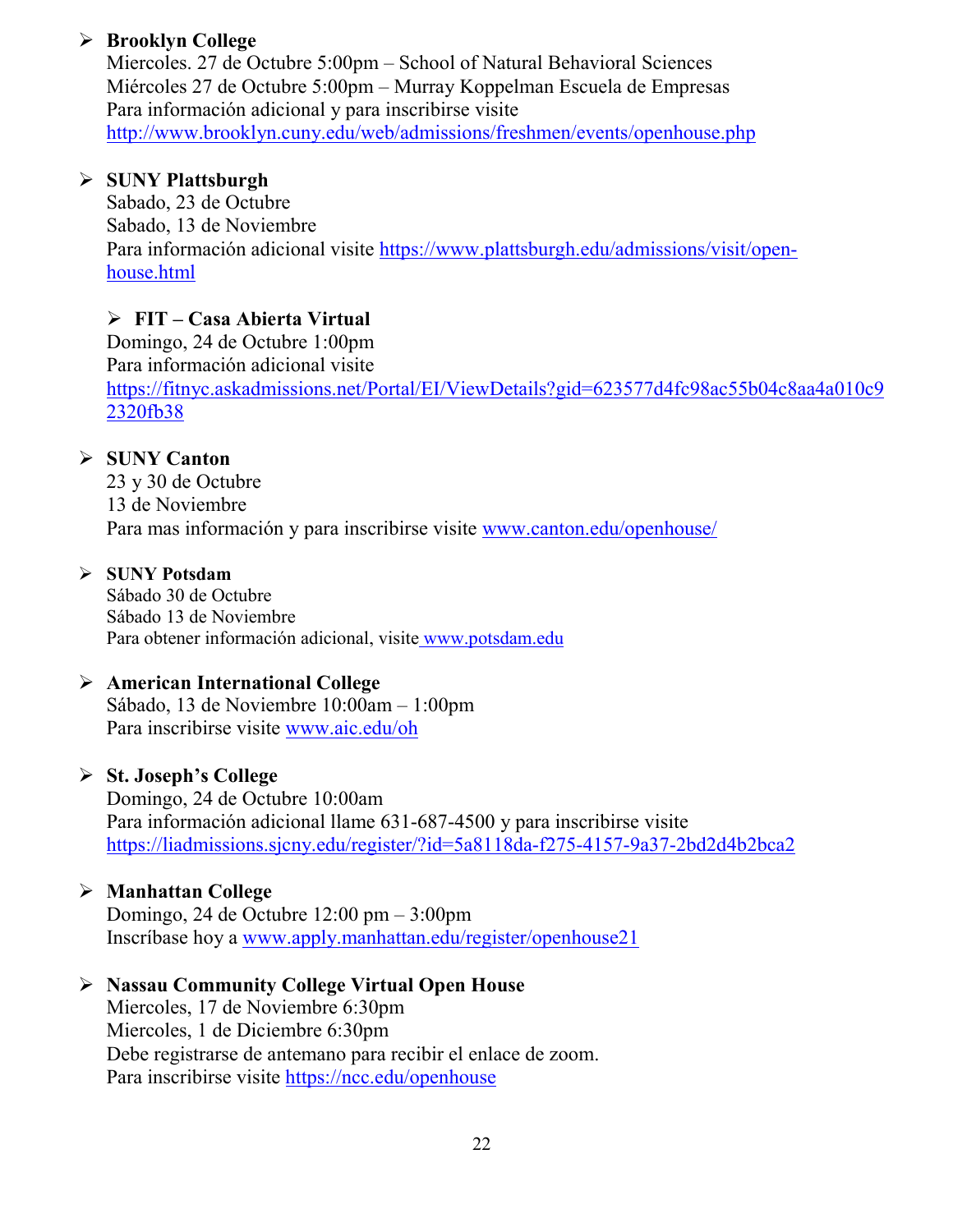### **York College – Virtual**

Domingo, 11/7 11:00am – 1:00pm Escuela de las Artes y Ciencias Domingo, 11/14 11:00am – 1:00pm Escuela de Empresas y Sistemas de Información Domingo, 11/21 11:00am – 1:00pm Escuela de Ciencias de Salud y Programas Profesionales Para más información y para inscribirse visite <https://www.york.cuny.edu/admissions/openhouse>

# *EXCURSIONES VIRTUALES AL CAMPUS UNIVERSITARIO*

- $\triangleright$  Muchas universidades se han registrado en los siguientes sitios web para ofrecer a los estudiantes y sus familias recorridos virtuales por el campus. ¡Asegúrate de echarles un vistazo!
	- o [www.campustours.com](http://www.campustours.com/)
	- o [www.youvisit.com](http://www.youvisit.com/)
	- o [www.ecampustours.com](http://www.ecampustours.com/)

# *FERIAS UNIVERSITARIAS / PROGRAMAS ESPECIALES*

### **Western Suffolk Counselors' Association – Feria de Universidad Virtual de Long**

12 de octubre a 30 de noviembre

Hable con consejeros de admission de universidades participantes en:

Miércoles, 27 de octubre 6:30pm – 8:30pm

Domingo, 14 de Novimebre 2:00pm – 4:00pm

Estudiantes pueden inscribirse visitando

<https://longislandcollegefairs.swoogo.com/Registration>

### • **The Princeton Review Tutoría y Preparación para los exámenes de SAT and ACT y AP**

Los exámenes de SAT and ACT están a la vuelta de la esquina. No se pierda esta oportunidad para inscribirse a los cursos de preparacion virtuales por medio de nuestra relacion con The Princeton Review.

 \*Para el horario complete de cursos, visite [www.princetonreview.com/huntingtonhs](http://www.princetonreview.com/huntingtonhs) o llame (800) 2REVIEW.

Los estudiantes de Huntington High School recibiran un 30% de descuento para TODOS los cursos, incluyendo los cursos de AP, SAT and ACT.

### **Drexel University**

Explorando sus intereses académicos Miércoles 17 de noviembre 6:00 pm – 7:00pm Para obtener información adicional, visit[e](https://drexel.edu/undergrad/visit/webinars?utm_source=slate&utm_medium=email&utm_campaign=app-prep-wkshp-counselors-gen) [https://drexel.edu/undergrad/visit/webinars?utm\\_source=slate&utm\\_medium=email&utm\\_cam](https://drexel.edu/undergrad/visit/webinars?utm_source=slate&utm_medium=email&utm_campaign=app-prep-wkshp-counselors-gen) [paign=app-prep-wkshp-counselors-gen](https://drexel.edu/undergrad/visit/webinars?utm_source=slate&utm_medium=email&utm_campaign=app-prep-wkshp-counselors-gen)

### **SUNY: ¿Cuál SUNY eres?**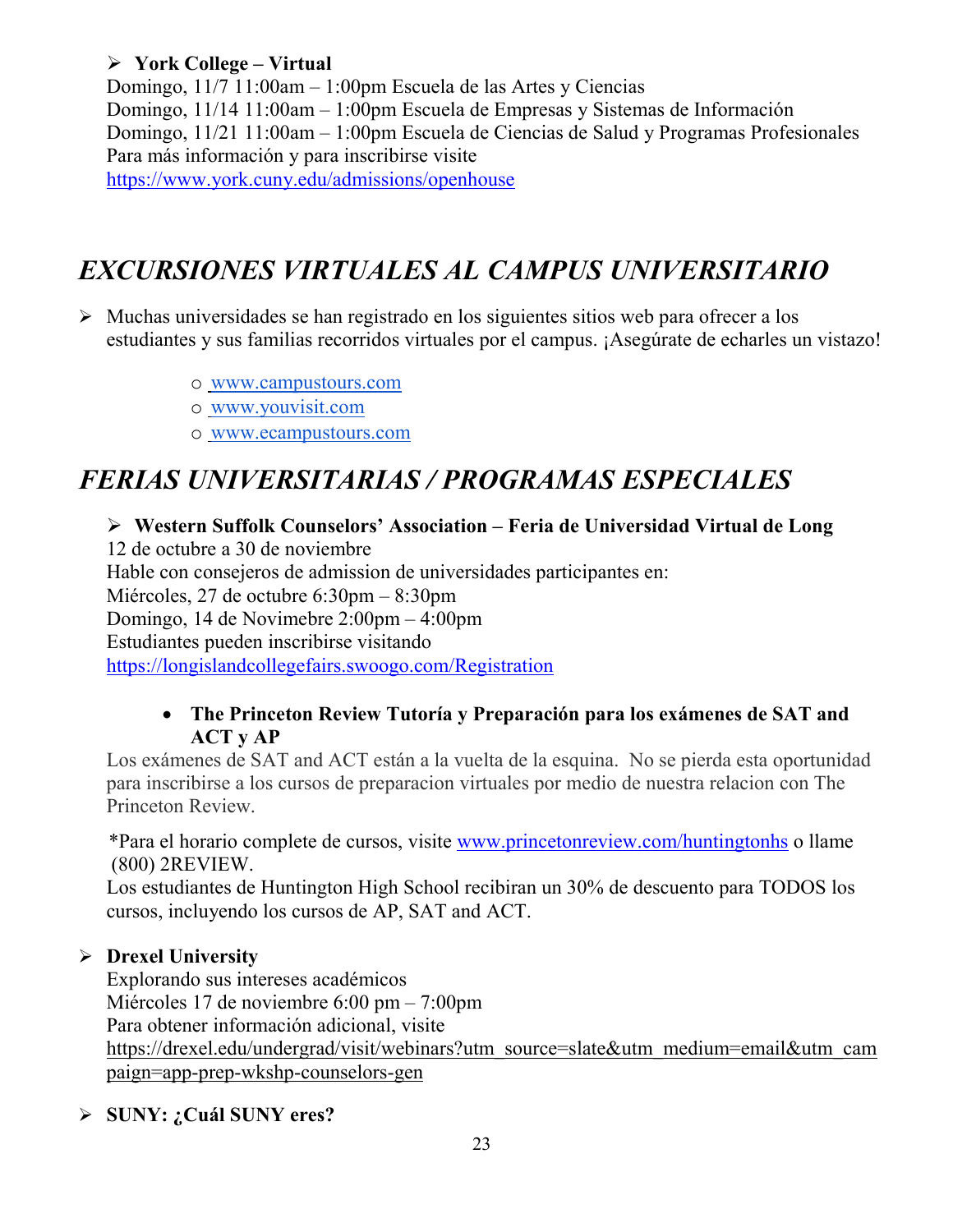Miércoles 17 de noviembre 5:30 pm[,](https://engage.suny.edu/portal/which_suny_virtual?id=76941883-6783-43ee-8d5c-a7f8d04633ab)

[https://engage.suny.edu/portal/which\\_suny\\_virtual?id=76941883-6783-43ee-8d5c](https://engage.suny.edu/portal/which_suny_virtual?id=76941883-6783-43ee-8d5c-a7f8d04633ab)[a7f8d04633ab](https://engage.suny.edu/portal/which_suny_virtual?id=76941883-6783-43ee-8d5c-a7f8d04633ab)

Miércoles 15 de diciembre 5:30 pm[,](https://engage.suny.edu/portal/which_suny_virtual?id=1622a0c7-8128-4cd8-b040-a0702589af91) [https://engage.suny.edu/portal/which\\_suny\\_virtual?id=1622a0c7-8128-4cd8-b040](https://engage.suny.edu/portal/which_suny_virtual?id=1622a0c7-8128-4cd8-b040-a0702589af91) [a0702589af91](https://engage.suny.edu/portal/which_suny_virtual?id=1622a0c7-8128-4cd8-b040-a0702589af91)

**SUNY: Cómo inscribirse en SUNY**

Miércoles 27 de octubre 5:30 pm, [https://engage.suny.edu/portal/how\\_to\\_apply?id=3ee30a29](https://engage.suny.edu/portal/how_to_apply?id=3ee30a29-e9ad-4d99-a525-2ccdd77762ae) [e9ad-4d99-a525-2ccdd77762ae](https://engage.suny.edu/portal/how_to_apply?id=3ee30a29-e9ad-4d99-a525-2ccdd77762ae)

 **SUNY: ¡Hola, fanáticos del deporte!** Conozca las opcione[s de títulos para carreras](https://engage.suny.edu/register/?id=cdd64ada-ab61-4be4-9b60-c24c1746a541)  relacionadas con el deporte. Jueves 4 de noviembre 6:30 pm, <https://engage.suny.edu/register/?id=cdd64ada-ab61-4be4-9b60-c24c1746a541>

### **SUNY: Sesiones de información de EOP**

Jueves 4 de noviembre 3pm, [https://engage.suny.edu/portal/eop\\_sessions?id=d476f4f0-9eb5-](https://engage.suny.edu/portal/eop_sessions?id=d476f4f0-9eb5-4eee-8515-0e5fabf155ee) [4eee-8515-0e5fabf155ee](https://engage.suny.edu/portal/eop_sessions?id=d476f4f0-9eb5-4eee-8515-0e5fabf155ee)

Jueves, 18 de noviembre 3pm, [https://engage.suny.edu/portal/eop\\_sessions?id=3ec34301-e061-](https://engage.suny.edu/portal/eop_sessions?id=3ec34301-e061-4f4e-b1db-333b64ef5fc1) [4f4e-b1db-333b64ef5fc1](https://engage.suny.edu/portal/eop_sessions?id=3ec34301-e061-4f4e-b1db-333b64ef5fc1)

Jueves 16 de diciembre 3pm, [https://engage.suny.edu/portal/eop\\_sessions?id=9d71e98e-68b1-](https://engage.suny.edu/portal/eop_sessions?id=9d71e98e-68b1-421c-8fbe-6b90915ba08d) [421c-8fbe-6b90915ba08d](https://engage.suny.edu/portal/eop_sessions?id=9d71e98e-68b1-421c-8fbe-6b90915ba08d)

 **St. Thomas Aquinas – Long Island Día de Decisión Instantánea y Recorrida del Campus** 6 y 7 de Noviembre comenzando a las 12:00 p.m. Estudiantes solicitan y reciben aceptaciones instantaneas a STAC. Recibiran y revisaran su solicitud mientras das una recorrida al campus. Para informacion adicional acerca de este evento visite [https://www.stac.edu/li-instant-decision](https://www.stac.edu/li-instant-decision-day-and-campus-tour)[day-and-campus-tour](https://www.stac.edu/li-instant-decision-day-and-campus-tour)

### **University of Dayton – Escuela de Ingeniería**

Evento Explore Ingeniería Sábado, 11/13 11:00 am – 12:00 p.m. Recorrida del campus opcional Para registrarse visite [https://udayton.edu/engineering/k-12](https://udayton.edu/engineering/k-12-programs/explore_engineering/index.php?utm_campaign=admemc21&utm_source=tx&utm_medium=email&utm_content=ee) [programs/explore\\_engineering/index.php?utm\\_campaign=admemc21&utm\\_source=tx&utm\\_m](https://udayton.edu/engineering/k-12-programs/explore_engineering/index.php?utm_campaign=admemc21&utm_source=tx&utm_medium=email&utm_content=ee) [edium=email&utm\\_content=ee](https://udayton.edu/engineering/k-12-programs/explore_engineering/index.php?utm_campaign=admemc21&utm_source=tx&utm_medium=email&utm_content=ee) Explore Extra Ingeniería Evento Bono en la Mañana 9:00 am Recorrida del Campus Opcional 10:00 am – 12:30 pm Feria para Padres y Estudiantes y Almuerzo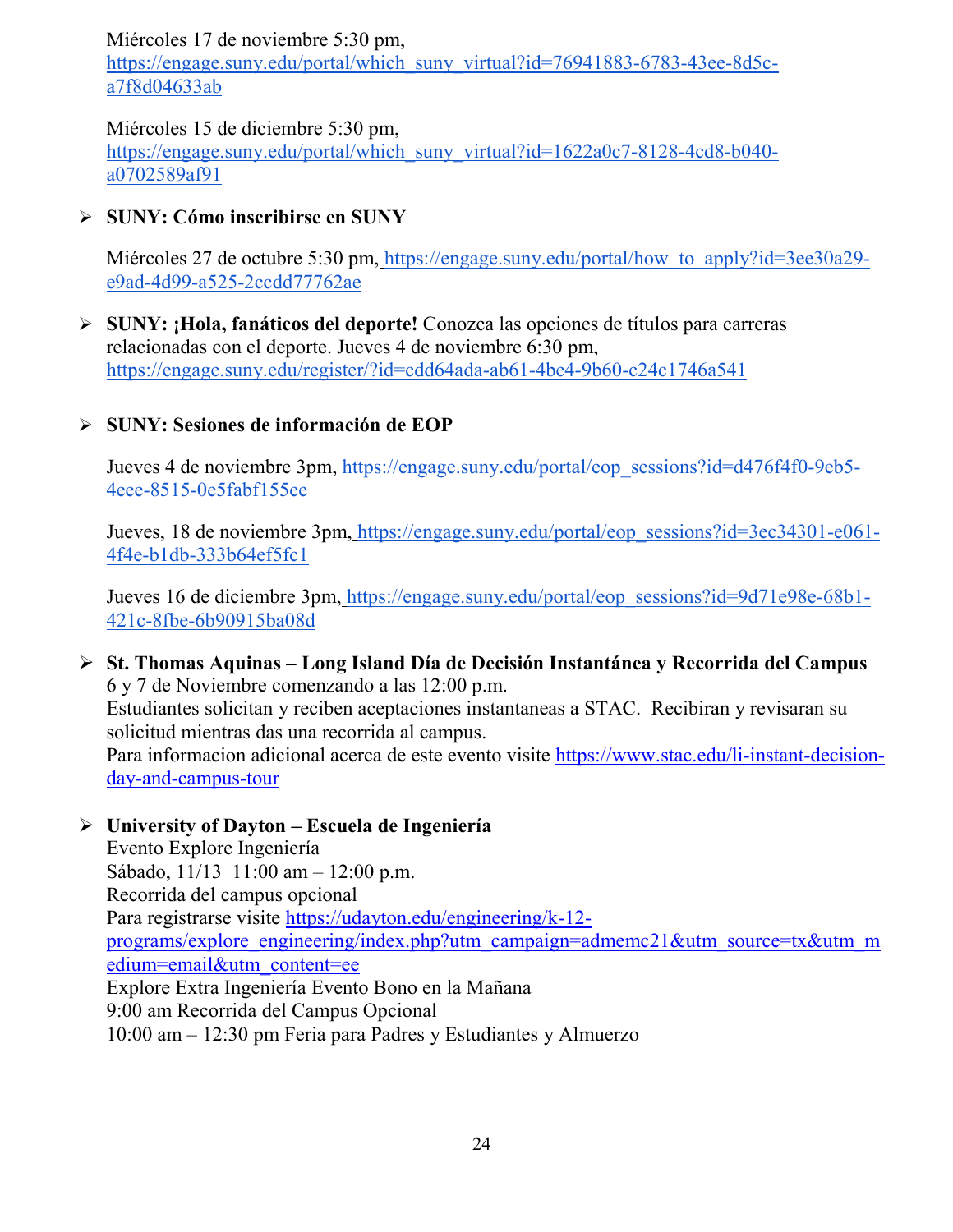Para registrarse visite [https://udayton.edu/engineering/k-12-programs/extra](https://udayton.edu/engineering/k-12-programs/extra-exploring.php?utm_campaign=admemc21&utm_source=tx&utm_medium=email&utm_content=ee)[exploring.php?utm\\_campaign=admemc21&utm\\_source=tx&utm\\_medium=email&utm\\_content](https://udayton.edu/engineering/k-12-programs/extra-exploring.php?utm_campaign=admemc21&utm_source=tx&utm_medium=email&utm_content=ee)  $=$ ee

Davidson College

24 - 25 de Octubre

Visita virtual a la universidad para grupos raciales y étnicos históricamente excluidos que son los primeros en asistir a la universidad y estudiantes de entornos rurales o de bajos ingresos. Para obtener información adicional, visite [https://www.davidson.edu/admission-and-financial](https://www.davidson.edu/admission-and-financial-aid/visit/access-davidson)[aid/visit/access-davidson](https://www.davidson.edu/admission-and-financial-aid/visit/access-davidson)

#### **Alpha Phi Alpha/Eta Theta Lambda – HBCU Recorrida de Universidad Virtual** Sábado, 23 de Octubre

Sábado, 30 de Octubre Para información adicional y para inscribirse visite [www.etleducationfoundation.org](http://www.etleducationfoundation.org/)

• **Bentley College – Falcon Diversity Day** Salado, 23 de octubre 8:30am – 3:00pm Inscríbase a<https://ugadmission.bentley.edu/register/falcon-diversity> a no más tardar del 18 de octubre

### **Oberlin College & Conservatorio**

Solicite a la Visita del Programa Multicultural del Otoño para un viaje con todo pago a Oberlin College.

28 de Octubre – 30 (En Persona) Solicitud caduca el 10/11 4-6 de Noviembre (En Persona) Solicitud caduca el 10/11 1-3 de Diciembre (Virtual) No hay límite de tiempo para solicitar Para información adicional y para solicitar visite [https://connect.oberlin.edu/register/mvpapp\\_2021](https://connect.oberlin.edu/register/mvpapp_2021)

# *AYUDAS FINANCIERAS / BECAS*

### *PERFIL CSS (DISPONIBLE 10/1/2021)*

Si una d[e](http://www.collegeboard.org/) sus universidades requiere el perfil CSS, debe completar el perfil en línea a través de [www.collegeboard.org.](http://www.collegeboard.org/) El perfil ayuda a las universidades a otorgar becas y subvenciones privadas. Solo se puede acceder al perfil en línea.

### *Solicitud gratuita FAFSA de ayuda federal para estudiantes (DISPONIBLE 10/1/2021)*

 La FAFSA es el formulario utilizado por todas las facultades de dos y cuatro años, universidades y escuelas profesionales para la concesión desde [ayuda federal para](http://studentaid.ed.gov/students/publications/student_guide/2010-2011/english/typesofFSA_grants.htm)  [estudianteslas ayudas](http://studentaid.ed.gov/students/publications/student_guide/2010-2011/english/typesofFSA_grants.htm) y la mayoría estatales y universitarias. Los estudiantes deben presentar su solicitud lo antes posible en línea a través de [www.fafsa.gov.](http://www.fafsa.gov/)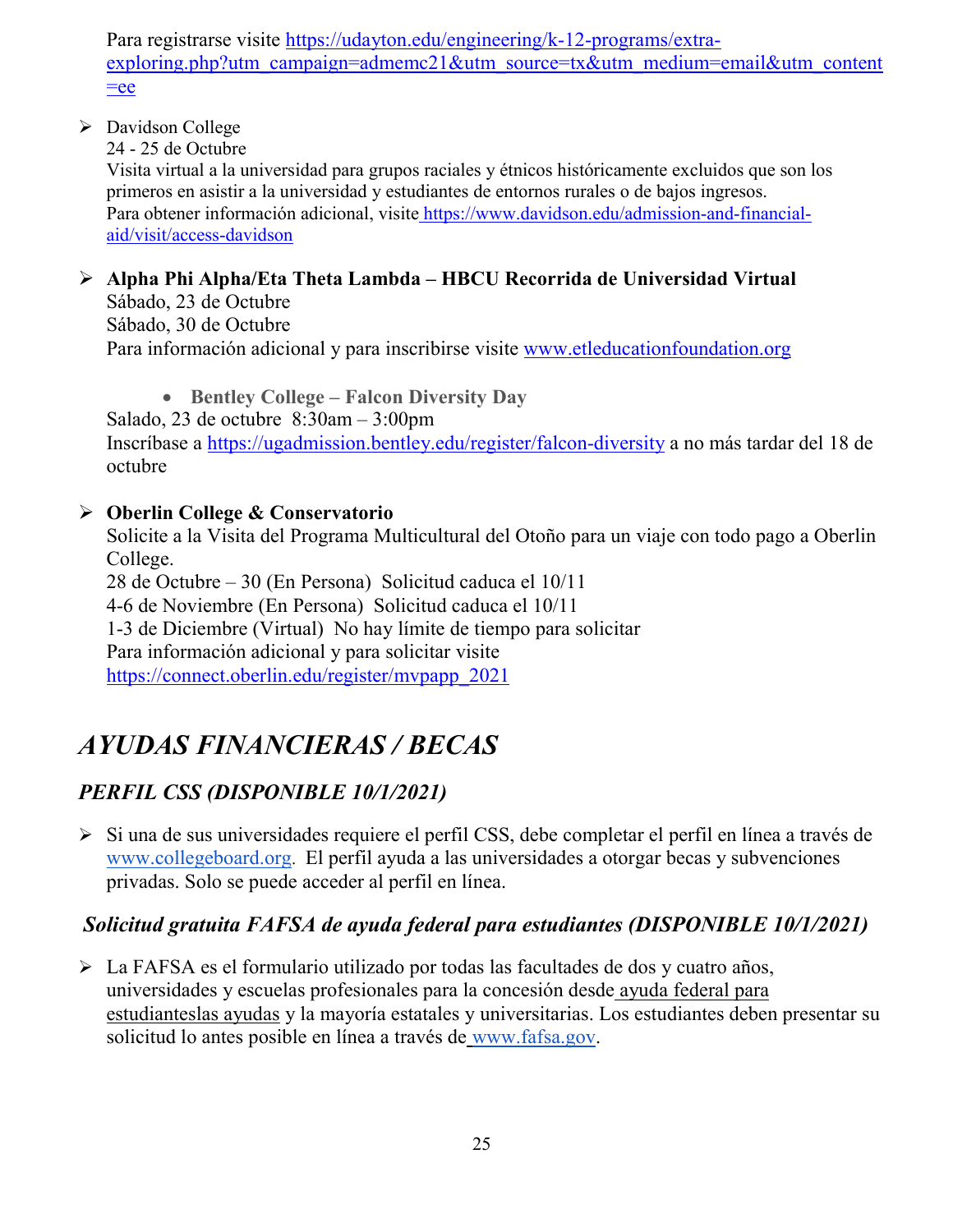¡Regístrese para obtener su **número de identificación de Ayuda Federal para Estudiantes AHORA! Tanto los estudiantes como los padres deben tener una identificación FSA**. Visita [www.fsaid.ed.gov](http://www.fsaid.ed.gov/) para hacerlo.

### **Talleres para completar SUNY FAFSA**

· Hora de finalización Martes 9 de noviembre a las 6 p.m[.](https://engage.suny.edu/register/?id=8a77ccff-35a6-4b3f-9f43-6b4be5c28b19) [https://engage.suny.edu/register/?id=8a77ccff-35a6-4b3f-9f43-](https://engage.suny.edu/register/?id=8a77ccff-35a6-4b3f-9f43-6b4be5c28b19) [6b4be5c28b19](https://engage.suny.edu/register/?id=8a77ccff-35a6-4b3f-9f43-6b4be5c28b19)

· Hora de finalización Martes 16 de noviembre a las 6 p.m[.](https://engage.suny.edu/register/?id=06fb703c-3cb5-476c-a5a1-37e73708f764) [https://engage.suny.edu/register/?id=06fb703c-3cb5-476c-a5a1-](https://engage.suny.edu/register/?id=06fb703c-3cb5-476c-a5a1-37e73708f764) [37e73708f764](https://engage.suny.edu/register/?id=06fb703c-3cb5-476c-a5a1-37e73708f764)

· Hora de finalización Martes 23 de noviembre a las 6 p.m[.](https://engage.suny.edu/register/?id=0cbd30b4-9963-4a5e-b449-679227431bde) [https://engage.suny.edu/register/?id=0cbd30b4-9963-4a5e-b449-](https://engage.suny.edu/register/?id=0cbd30b4-9963-4a5e-b449-679227431bde) [679227431bde](https://engage.suny.edu/register/?id=0cbd30b4-9963-4a5e-b449-679227431bde)

· Tiempo para completar tu solicitud para ayuda financiera, 30 de noviembre 6pm, [https://engage.suny.edu/register/?id=dcae4277-8088-](https://engage.suny.edu/register/?id=dcae4277-8088-4102-9693-e6bebf732455) [4102-9693-e6bebf732455](https://engage.suny.edu/register/?id=dcae4277-8088-4102-9693-e6bebf732455)

 **SUNY Suffolk Talleres de Ayuda Financiera – Varias Fechas Disponibles** Para información adicional y para inscribirse visite [https://forms.office.com/Pages/ResponsePage.aspx?id=rvKh7TI4jU6EyKUMKpxiL9ODNj](https://forms.office.com/Pages/ResponsePage.aspx?id=rvKh7TI4jU6EyKUMKpxiL9ODNjm6hwZPo-wgbVOqGKBUMjAzWlFKQUxYMUpCVjBHRkJJOEU1TEhNUi4u) [m6hwZPo-wgbVOqGKBUMjAzWlFKQUxYMUpCVjBHRkJJOEU1TEhNUi4u](https://forms.office.com/Pages/ResponsePage.aspx?id=rvKh7TI4jU6EyKUMKpxiL9ODNjm6hwZPo-wgbVOqGKBUMjAzWlFKQUxYMUpCVjBHRkJJOEU1TEhNUi4u)

### **Sesiones de información sobre ayuda financiera de SUNY**

· Hablemos de Ayuda Financiera, martes 28 de septiembre 6pm[,](https://engage.suny.edu/portal/financial_aid_sessions_virtual?id=0615f35b-57ab-4ac5-a7e7-75101141e234) [https://engage.suny.edu/portal/financial\\_aid\\_sessions\\_virtual?id=0615f](https://engage.suny.edu/portal/financial_aid_sessions_virtual?id=0615f35b-57ab-4ac5-a7e7-75101141e234) [35b-57ab-4ac5-a7e7-75101141e234](https://engage.suny.edu/portal/financial_aid_sessions_virtual?id=0615f35b-57ab-4ac5-a7e7-75101141e234)

· Hablemos de Ayuda Financiera – en Español, martes 19 de octubre 6pm[,](https://engage.suny.edu/portal/financial_aid_sessions_virtual?id=c660ab2f-7659-43e8-a299-617d10fca127) https://engage.suny.edu/portal/financial aid sessions virtual?id=c660 [ab2f-7659-43e8-a299-617d10fca127](https://engage.suny.edu/portal/financial_aid_sessions_virtual?id=c660ab2f-7659-43e8-a299-617d10fca127)

### **Scholarships.com**

Regístrese hoy en [www.scholarships.com](http://www.scholarships.com/) para recibir **GRATUITA sobre** información becas

### **Fastweb.com**

Regístrese hoy en [www.fastweb.com](http://www.fastweb.com/) para recibir **GRATUITA sobre** información becas.

### **Mis dólares universitarios**

Regístrese hoy en [www.mycollegedollars.com](http://www.mycollegedollars.com/) para recibir **GRATUITA sobre** información becas.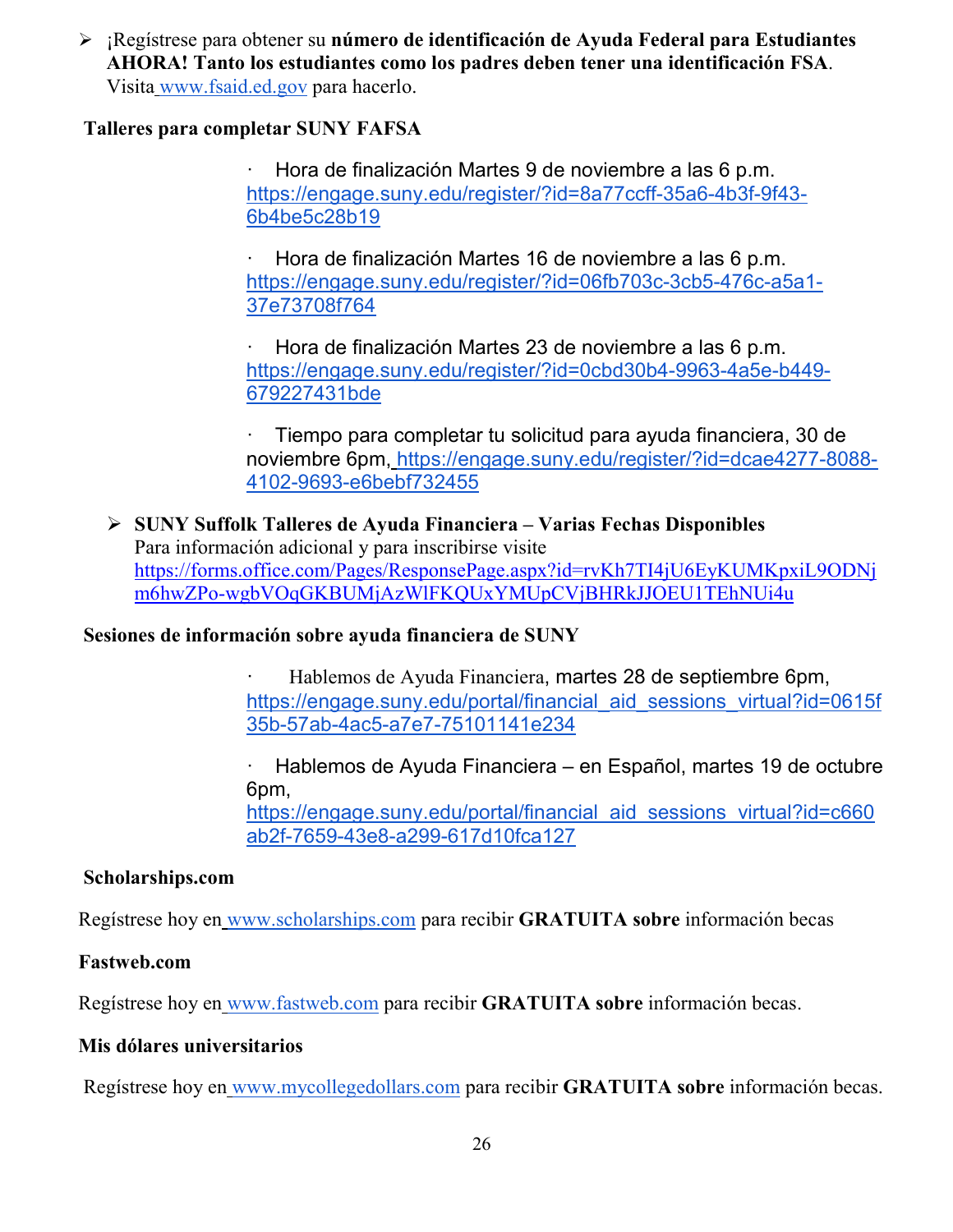### **Becas**

Visite los sitios web a continuación para conocer las oportunidades de becas:

[www.connections101.com](http://www.connections101.com/)

[www.scholarships4students.com](http://www.scholarships4students.com/)

[www.fastweb.com](http://www.fastweb.com/)

[www.scholarshipexperts.com](http://www.scholarshipexperts.com/)

[www.scholarships.com](http://www.scholarships.com/)

[www.finaid.org](http://www.finaid.org/)

### **Premios NYS Regents para hijos de veteranos fallecidos y discapacitados**

Proporciona \$ 450 por año a los estudiantes cuyos padres sirvieron en las Fuerzas Armadas de los EE. UU. Durante períodos específicos de guerra o emergencia nacional y, como resultado del servicio, murieron, sufrieron un 40% o más discapacidad, fue clasificado como desaparecido en acción o fue prisionero de guerra. El veterano debe ser residente del estado de Nueva York o haber sido residente del estado de Nueva York en el momento de la muerte o ser clasificado como desaparecido en acción. Para obtener información adicional, visit[e](https://www.hesc.ny.gov/pay-for-college/military-corner.html) <https://www.hesc.ny.gov/pay-for-college/military-corner.html>

### **Incentivo y Tributo de Reconocimiento Mejorado Militar (MERIT) del Estado de Nueva York**

Beca de Incentivo y Tributo de Reconocimiento Mejorado Militar (MERIT) proporciona ayuda financiera a los hijos, cónyuges y dependientes financieros de miembros de las Fuerzas Armadas de los Estados Unidos o milicias organizadas por el estado que, en cualquier momento en o después del 2 de agosto de 1990, mientras eran residentes del estado de Nueva York, murieron o quedaron grave y permanentemente discapacitados mientras realizaban sus deberes militares, ya sea en combate o no. Para obtener información adicional, visit[e](https://www.hesc.ny.gov/pay-for-college/military-corner.html) <https://www.hesc.ny.gov/pay-for-college/military-corner.html>

### **Programa de incentivos STEM del estado de Nueva York**

Proporciona una beca de matrícula completa de SUNY o CUNY para el 10 por ciento de los mejores estudiantes de la escuela secundaria del estado de Nueva York si persiguen un título de STEM y trabajan en un campo de STEM en el estado de Nueva York durante 5 años. Para obtener información adicional, visite [www.hesc.ny.gov](http://www.hesc.ny.gov/)

### **Ayuda para la educación de maestros del estado de Nueva York para la educación universitaria y superior (TEACH) Subvención**

Subvenciones de hasta \$ 4,000.00 por año para estudiantes a cambio de servicios en escuelas primarias o secundarias públicas o privadas que atienden a estudiantes de familias de bajos ingresos.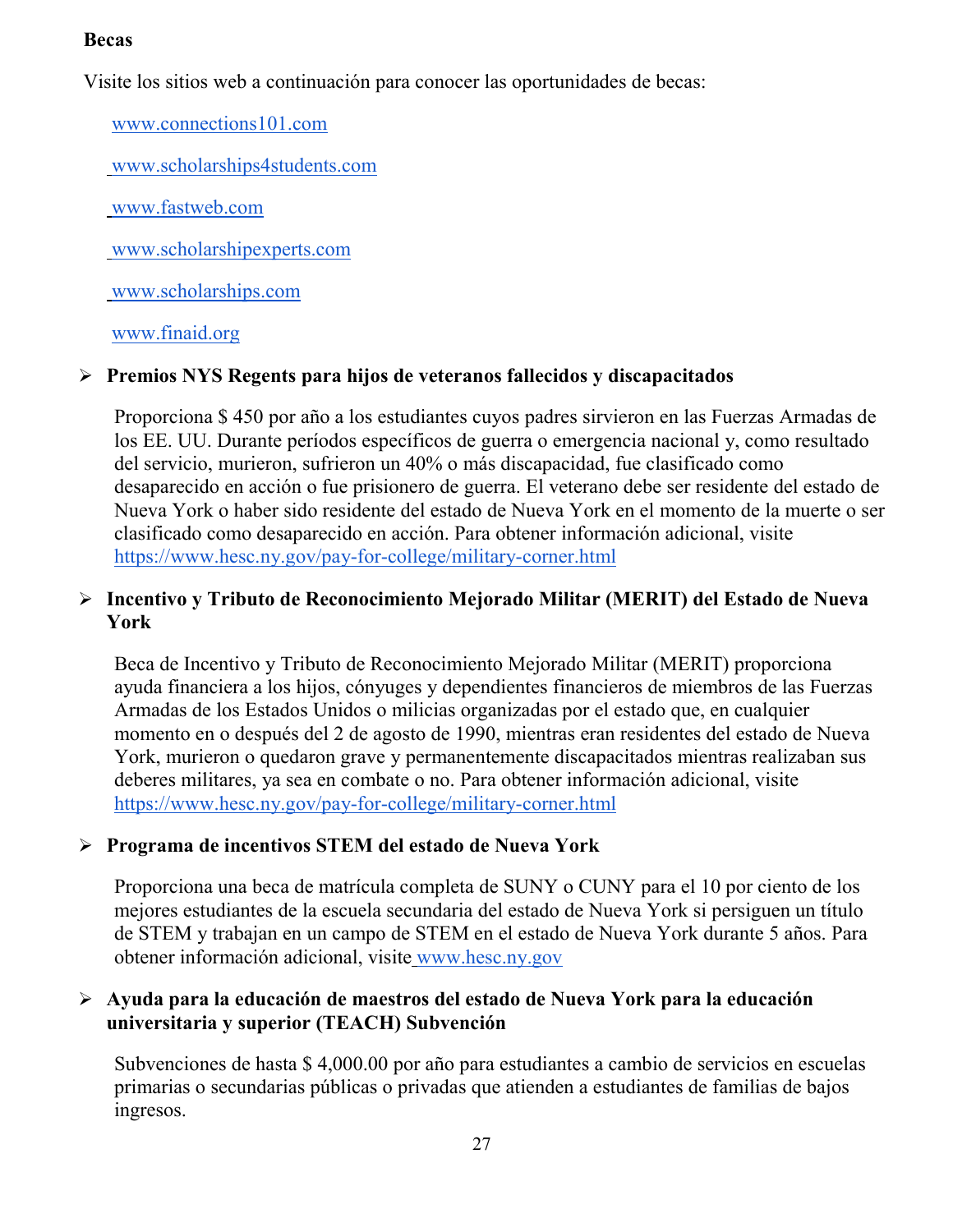Para más información visite [www.hesc.ny.gov](http://www.hesc.ny.gov/) 

### **Programa de asistencia para la matrícula del estado de Nueva York (TAP)**

Ayuda a los residentes de NY elegibles a pagar la matrícula en las escuelas aprobadas del estado de Nueva York. Los premios anuales de TAP pueden ser de hasta \$ 5,665.00. Debido a que TAP es una subvención, no tiene que reembolsarse. Para obtener información adicional, visite [www.hesc.ny.gov/tap](http://www.hesc.ny.gov/tap)

### **Beca NYS Excelsior**

El programa cubre la matrícula para los estudiantes elegibles de SUNY y CUNY cuyas familias ganan \$ 125,000. Para obtener información adicional, visit[e](http://www.hesc.ny.gov/) [www.hesc.ny.gov/](http://www.hesc.ny.gov/)excelsior

### **NYS Dream Act**

El senador Jose Peralta NYS DREAM Act (DREAM Act) permite que los estudiantes indocumentados y otros estudiantes elegibles soliciten ayuda financiera del estado de Nueva York. Los estudiantes que cumplan con los requisitos de elegibilidad de la NYS DREAM Act para la asistencia a la escuela secundaria, la finalización de la escuela secundaria, la matrícula estatal de SUNY o CUNY y la ciudadanía o el estado migratorio podrán solicitar uno o más programas de ayuda financiera para estudiantes del estado de Nueva York. Para obtener información adicional, visite [www.hesc.ny.gov/dream](http://www.hesc.ny.gov/dream)

### o **Talleres Dream ACT de SUNY NYS:**

o Sábado 6 de noviembre 10 am- Sesión de inglés[,](https://engage.suny.edu/portal/dream_act_workshops?id=74685943-7c49-4330-b779-55ad83c5ba99) [https://engage.suny.edu/portal/dream\\_act\\_workshops?id=74685943-7c49-](https://engage.suny.edu/portal/dream_act_workshops?id=74685943-7c49-4330-b779-55ad83c5ba99) [4330-b779-55ad83c5ba99](https://engage.suny.edu/portal/dream_act_workshops?id=74685943-7c49-4330-b779-55ad83c5ba99)

o Sábado 6 de noviembre 12:00 h - Sesión de español[,](https://engage.suny.edu/portal/dream_act_workshops?id=3808f271-4ffb-4aab-b9bd-507281ac28c2) [https://engage.suny.edu/portal/dream\\_act\\_workshops?id=3808f271-4ffb-4aab](https://engage.suny.edu/portal/dream_act_workshops?id=3808f271-4ffb-4aab-b9bd-507281ac28c2)[b9bd-507281ac28c2](https://engage.suny.edu/portal/dream_act_workshops?id=3808f271-4ffb-4aab-b9bd-507281ac28c2)

### **Premio de matrícula mejorada del estado de Nueva York**

Este programa permite a los estudiantes de Nueva York que asisten a universidades privadas sin fines de lucro en Nueva York recibir asistencia financiera para completar su título universitario. El programa proporciona un premio máximo de \$ 6,000, requiere que las universidades privadas participantes proporcionen una matrícula equivalente y congelen la matrícula del estudiante durante la duración del premio, maximizando el beneficio financiero para el estudiante. Para obtener información adicional, visite [www.hesc.ny.gov](http://www.hesc.ny.gov/)

### **Oportunidades de becas para estudiantes afroamericanos**

Para obtener información adicional, visit[e](http://www.scholarshiplibrary.com/index_php?title=Category:African_American&pageuntil=CSF-McCall+Educational+Foundation#mw-pages) [www.scholarshiplibrary.com/index\\_php?title=Category:African\\_American&pageuntil=](http://www.scholarshiplibrary.com/index_php?title=Category:African_American&pageuntil=CSF-McCall+Educational+Foundation#mw-pages) [CSF-McCall+Educational+Foundation#mw-pages](http://www.scholarshiplibrary.com/index_php?title=Category:African_American&pageuntil=CSF-McCall+Educational+Foundation#mw-pages)